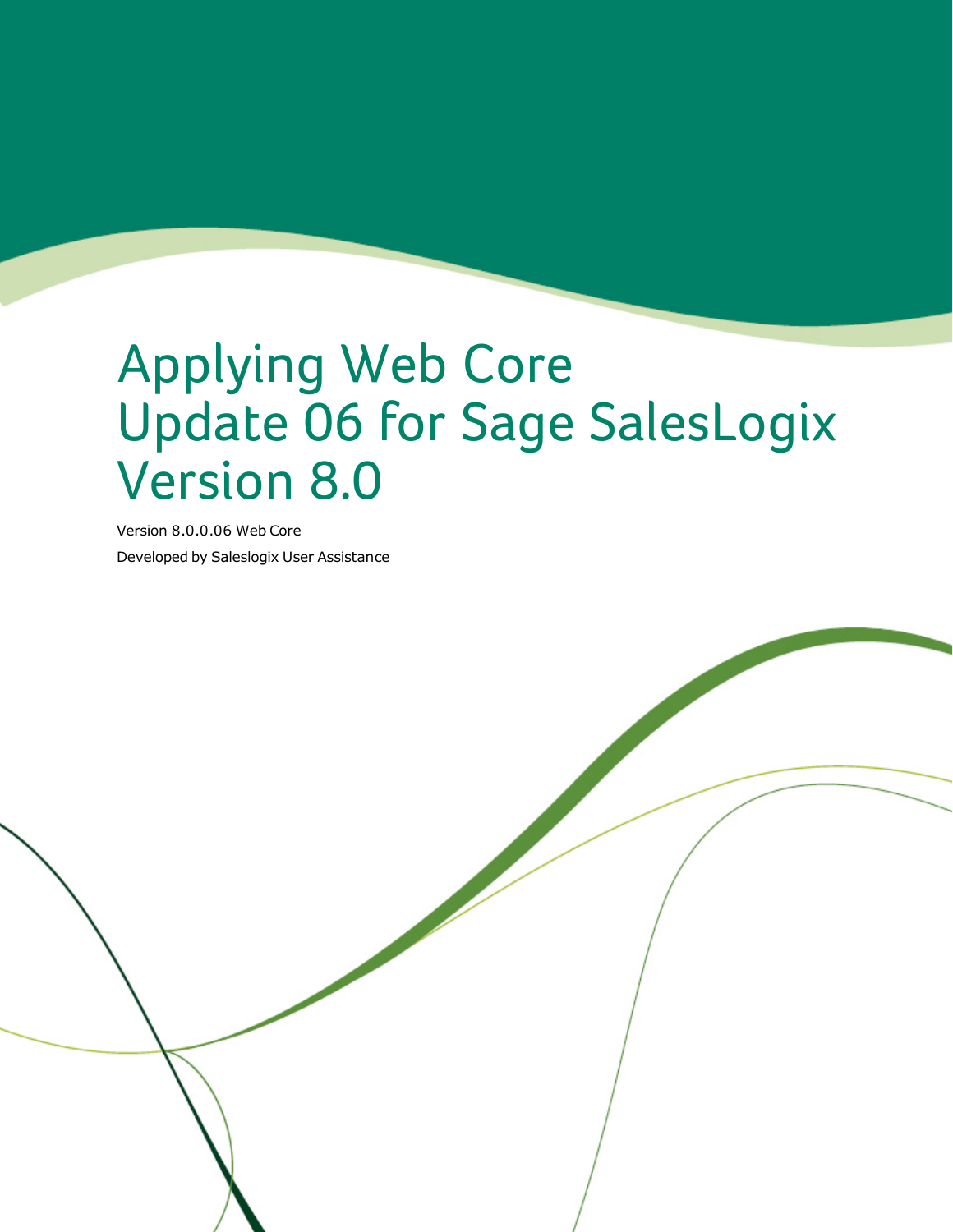## **Applying Web Core Update 06 for Sage SalesLogix v8.0**

| <b>Documentation</b><br>Comments | This documentation was developed by Saleslogix User Assistance. For content<br>revisions, questions, or comments, contact the Saleslogix writers at<br>saleslogix.techpubs@swiftpage.com.                                                                                                                                                                                                                                                                                                                                                                                                                                                                                                                                                                           |
|----------------------------------|---------------------------------------------------------------------------------------------------------------------------------------------------------------------------------------------------------------------------------------------------------------------------------------------------------------------------------------------------------------------------------------------------------------------------------------------------------------------------------------------------------------------------------------------------------------------------------------------------------------------------------------------------------------------------------------------------------------------------------------------------------------------|
| Copyright                        | Copyright © 1997-2014, SalesLogix N.A, LLC. All rights reserved                                                                                                                                                                                                                                                                                                                                                                                                                                                                                                                                                                                                                                                                                                     |
|                                  | This product and related documentation are protected by copyright and are<br>distributed under licenses restricting their use, copying, distribution, and<br>decompilation. No part of this product or related documentation may be reproduced<br>in any form by any means without prior written authorization of Swiftpage and its<br>licensors, if any.                                                                                                                                                                                                                                                                                                                                                                                                           |
| <b>Address</b>                   | Saleslogix<br>8800 North Gainey Center Drive, Suite 200<br>Scottsdale, AZ 85258<br><b>USA</b>                                                                                                                                                                                                                                                                                                                                                                                                                                                                                                                                                                                                                                                                       |
| <b>Version</b>                   | Version 8.0.0.06 Web Core<br>2014                                                                                                                                                                                                                                                                                                                                                                                                                                                                                                                                                                                                                                                                                                                                   |
| <b>Trademarks</b>                | Swiftpage, SalesLogix, and the Swiftpage product and service names mentioned<br>herein are registered trademarks or trademarks of Swiftpage ACT! LLC, or its<br>affiliated entities. All other trademarks are property of their respective owners.                                                                                                                                                                                                                                                                                                                                                                                                                                                                                                                  |
| <b>Disclaimer</b>                | Saleslogix has thoroughly reviewed this manual. All statements, technical<br>information, and recommendations in this manual and in any guides or related<br>documents are believed reliable, but the accuracy and completeness thereof are not<br>guaranteed or warranted, and they are not intended to be, nor should they be<br>understood to be, representations or warranties concerning the products described.<br>Saleslogix assumes no responsibility or liability for errors or inaccuracies with<br>respect to this publication or usage of information. Further, Saleslogix reserves the<br>right to make changes to the information described in this manual at any time without<br>notice and without obligation to notify any person of such changes. |
| <b>Technical Support</b>         | Technical Support is available to Saleslogix customers with support contracts directly<br>from Sage Software or Swiftpage, and to Certified Business Partners. Calls are<br>answered during business hours, Monday through Friday, excluding holidays.<br>Current contact information is available on the web at: http://www.saleslogix.com                                                                                                                                                                                                                                                                                                                                                                                                                         |
|                                  | Partners with a valid technical support contract and a Web access code can request<br>technical support electronically on the Partner Support Portal Web site:<br>http://www.slxinternal.sagesalesLogixcloud.com/partners.                                                                                                                                                                                                                                                                                                                                                                                                                                                                                                                                          |
|                                  | Customers with a valid technical support contract and a Web access code can<br>request technical support electronically on the Customer Support Portal Web site:<br>http://www.slxinternal.sagesalesLogixcloud.com/customers.                                                                                                                                                                                                                                                                                                                                                                                                                                                                                                                                       |
|                                  | Revisions to this book are available through both Portal Web sites. Check regularly for<br>current Saleslogix product documentation.                                                                                                                                                                                                                                                                                                                                                                                                                                                                                                                                                                                                                                |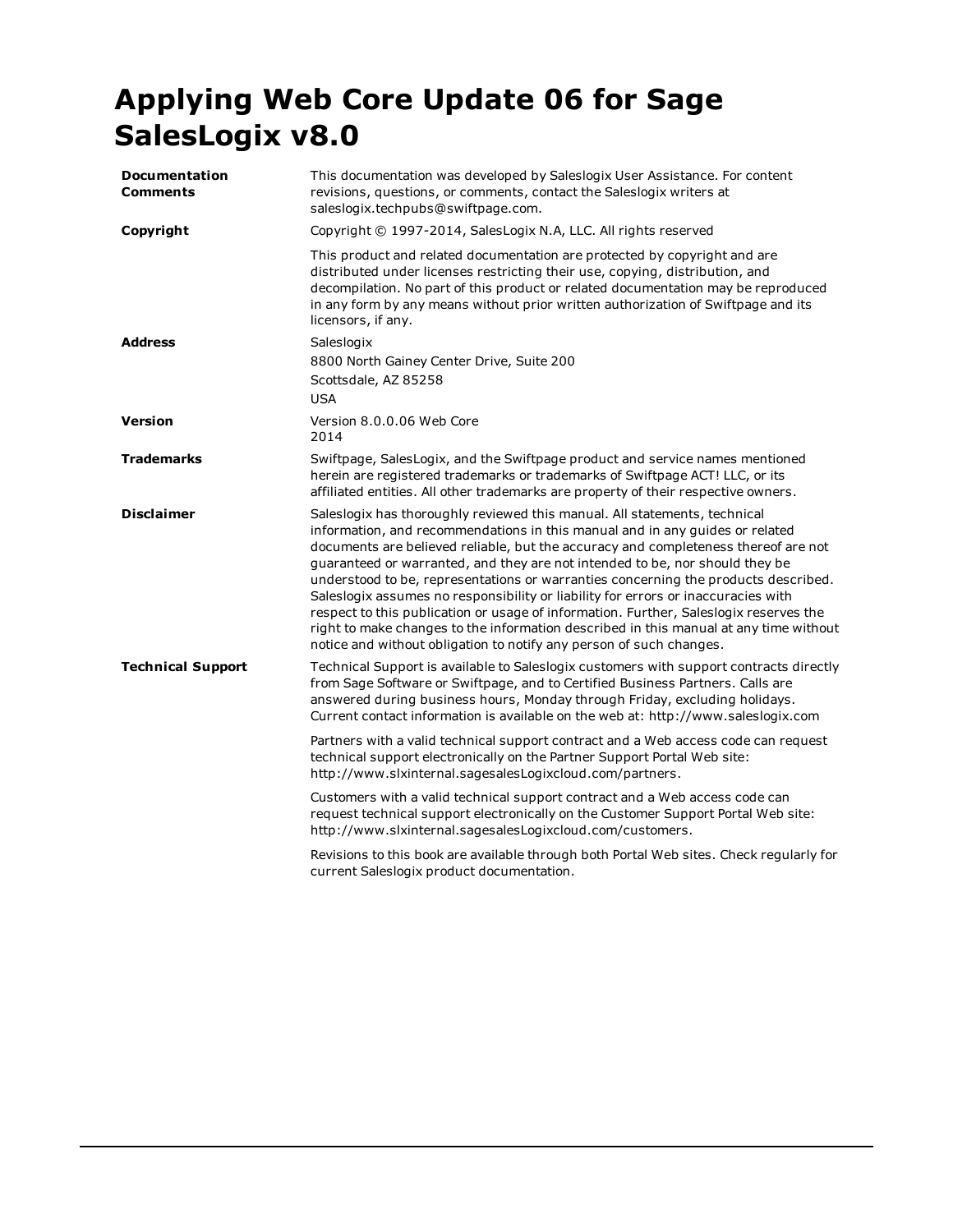## **Applying Web Core Update 06 for Sage SalesLogix Version 8.0**

This document describes Web Core Update 06 for Sage SalesLogix version 8.0.

## **Prerequisites**

The following Sage SalesLogix software must be installed before installing this update:

- Sage SalesLogix version 8.0
- Installations of Sage SalesLogix v8.0 that were upgraded from v7.5.4 require Update 00 for Sage SalesLogix version 8.0. This prerequisite does not apply to any other Sage SalesLogix installation scenario (such as an upgrade from 7.5.3 or earlier, or as a new installation of 8.0).
- Microsoft .NET Framework v4.5 must be installed on the Web Host server in order to support Internet Explorer 10. This version of .Net Framework will run concurrently with versions 3.5 and earlier, but will replace .Net Framework version 4.0. Microsoft .Net Framework 4.5 can be downloaded from the Microsoft site: <http://www.microsoft.com/en-us/download/details.aspx?id=30653>



This link was valid at the time this document was distributed, however the location may have changed. If this link is no longer valid, search the http://www.microsoft.com site for ".Net Framework 4.5" for the correct location.



Do not install Web Core Update 06 for Sage SalesLogix 8.0 on any other Sage SalesLogix version.



Sage SalesLogix v8.0 can be installed on Microsoft Windows 8 and 2012, however some additional installation steps are required. See *Installing Sage SalesLogix on Microsoft Windows 8, Windows Server 2012 and Internet Explorer 10* for detailed steps.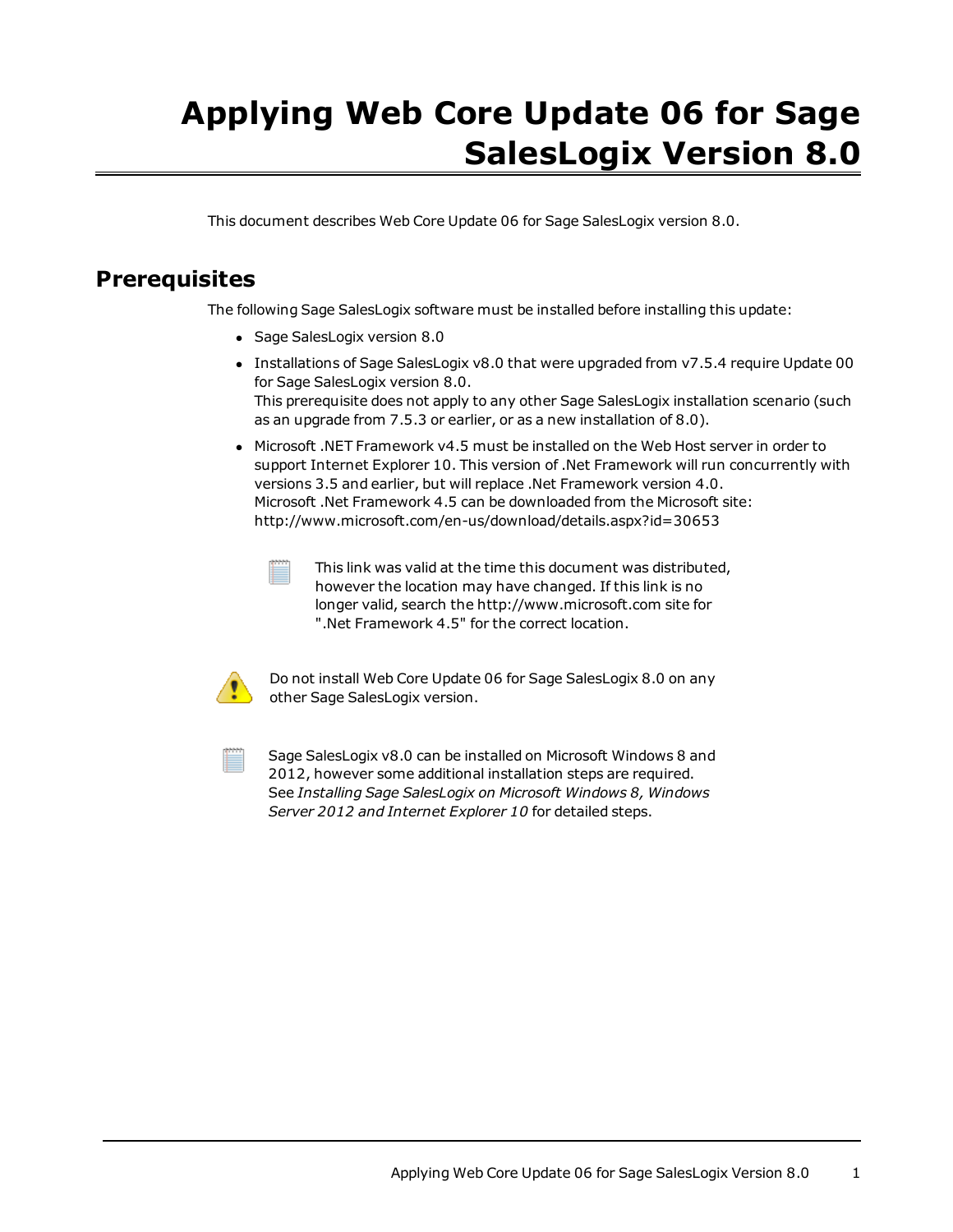## **Issues Fixed in This Update**

Web Core Update 06 for Sage SalesLogix version 8.0 addresses the following issues:

All defect descriptions apply to the Sage SalesLogix Web Client unless the defect description specifically states otherwise.

| <b>Defect</b> | <b>Description</b>                                                                                                                  |
|---------------|-------------------------------------------------------------------------------------------------------------------------------------|
| 13093695      | The Sales Order Snapshot Grand Total does not reflect the adjusted price<br>after applying a discount.                              |
| 13094188      | The Sales Order Snapshot Grand Total does not reflect the new price after<br>updating the quantity of a product.                    |
| 13094297      | The Calendar cannot display more than 35 recurring activities in the<br>same week.                                                  |
| 13094318      | Attempting to Save a New Contact in the SLX Mobile 3.0.1 client causes<br>the error "A server error occurred while requesting data" |
| 13094377      | Groups with custom layouts do not always redirect to Lookup Results tab<br>when performing a lookup.                                |
| 13094483      | On the Lookup Results tab, when switching entities, the filters do not<br>update for the new entity.                                |
| 14094556      | Changing from List to Detail requests the list data multiple times which<br>impacts performance.                                    |

### **Previously Fixed Issues**

Web Core Updates are cumulative, so Web Core Update 06 for Sage SalesLogix 8.0 contains fixes released in previous updates.

Web Core Update 05 for Sage SalesLogix version 8.0 addresses the following issues:



| <b>Defect</b> | <b>Description</b>                                                                                                                                                    |
|---------------|-----------------------------------------------------------------------------------------------------------------------------------------------------------------------|
| 1-80625       | When a large volume of records is requested, "The data necessary to<br>complete this operation is not yet available" error message occurs and<br>groups fail to load. |
| 13091880      | On Sales Process, manually updating the "Completed On" date on an<br>already completed stage doesn't work.                                                            |
| 13092585      | Changes made to dates on the Sales Process tab do not save.                                                                                                           |
| 13092664      | The User Lookup filter type prohibits refresh of the filter list on group<br>change.                                                                                  |
| 13092715      | Activities disappear momentarily from Calendar Week and Work Week<br>View when there are more than 10 activities on that day of the week.                             |
| 13092724      | Creating a Group that uses the 'Within the last xxx days' displays as the<br>default SQL date of 18991230 (30/12/1899).                                               |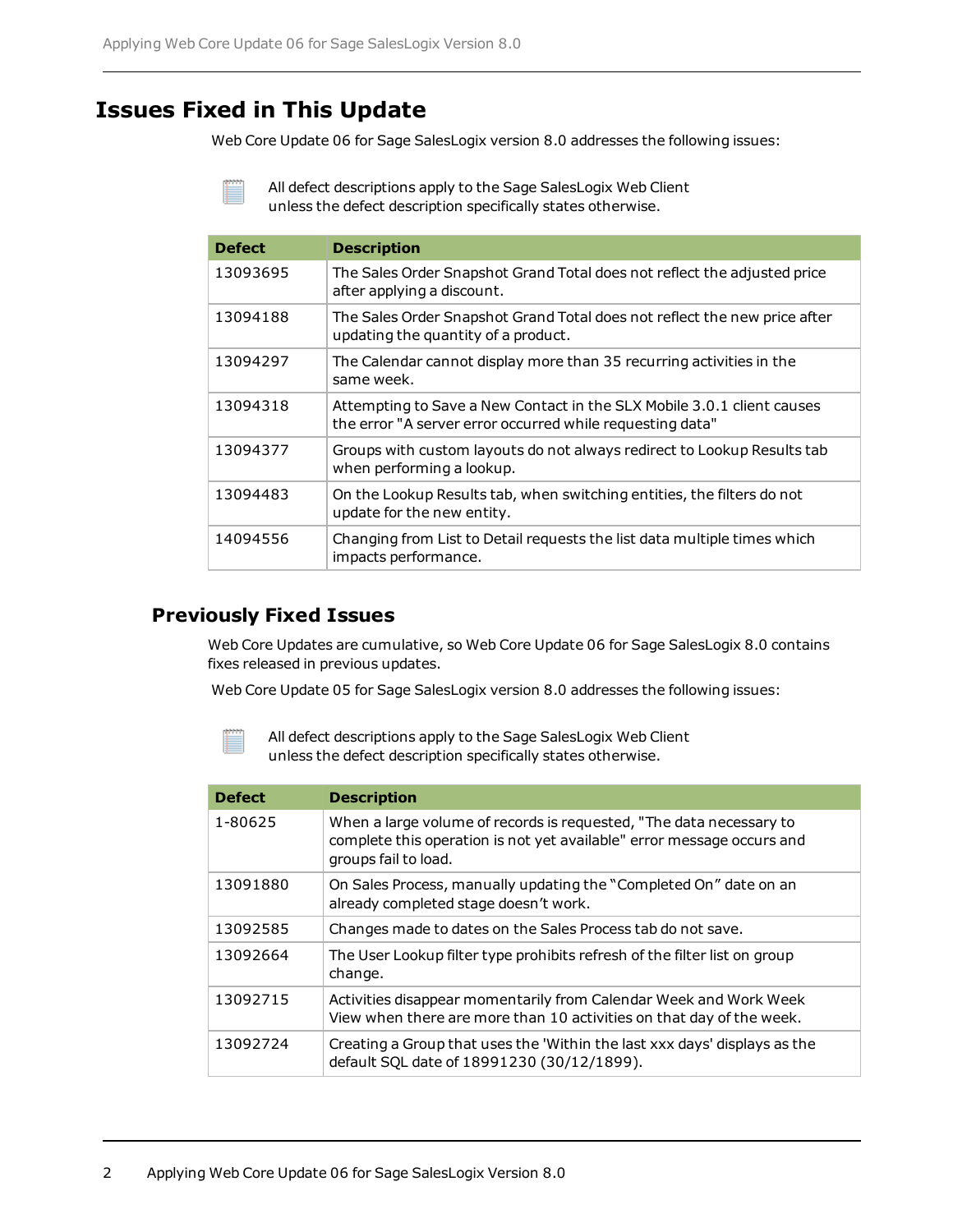| <b>Defect</b> | <b>Description</b>                                                                                                                                                     |
|---------------|------------------------------------------------------------------------------------------------------------------------------------------------------------------------|
| 13092782      | A count query should not occur every time a user navigates to the next or<br>previous record.                                                                          |
| 13092850      | Sage SalesLogix Client and Web Client calendars calculate the display of<br>completed Activities differently.                                                          |
| 13092878      | When an activity is completed As Scheduled it populates the History<br>completed date with the start date of the activity.                                             |
| 13092912      | Web Viewer users are unable to see their calendar.                                                                                                                     |
| 13092945      | Web Client calendar only displays the latest 100 completed items on the<br>calendar for each user.                                                                     |
| 13092973      | When exporting any group to a standard csv file, the file produces<br>extraneous code.                                                                                 |
| 13092982      | Double-clicking on tabs in the Detail view causes the tab to stop<br>responding at 'Loading' with a server time out error.                                             |
| 13092993      | The Account Timeline Mashup displays an error if there are null values<br>when subtracting values.                                                                     |
| 13093043      | The calendar displays only the latest 100 activity items on the calendar for<br>each user.                                                                             |
| 13093076      | An error displays if there is a failed SData login attempt.                                                                                                            |
| 13093094      | When a group contains conditions with the operator 'within last xxx days'<br>and value '365', the "We're sorry, your request could not be completed."<br>error occurs. |
| 13093106      | Exception errors occur when selecting Status filters within the My Tickets<br>group.                                                                                   |
| 13093133      | When the browser language setting is "En-gb" and a user creates or edits<br>a group, the top two panels in the Query Builder screen are blank.                         |
| 13093161      | The Primary Shipping flag switches to the Primary Billing flag when editing<br>an account with two identical addresses (except for the Address Type).                  |
| 13093446      | When clicking an account hyperlink generated from a group list widget on<br>the Dashboard, the error ""We're sorry, your request could not be<br>completed"displays.   |
| 13093657      | After applying 8.0 Web Core Update 04 and 8.0 Web Model Update 04,<br>dragging and dropping of calendar items stops working after the first use.                       |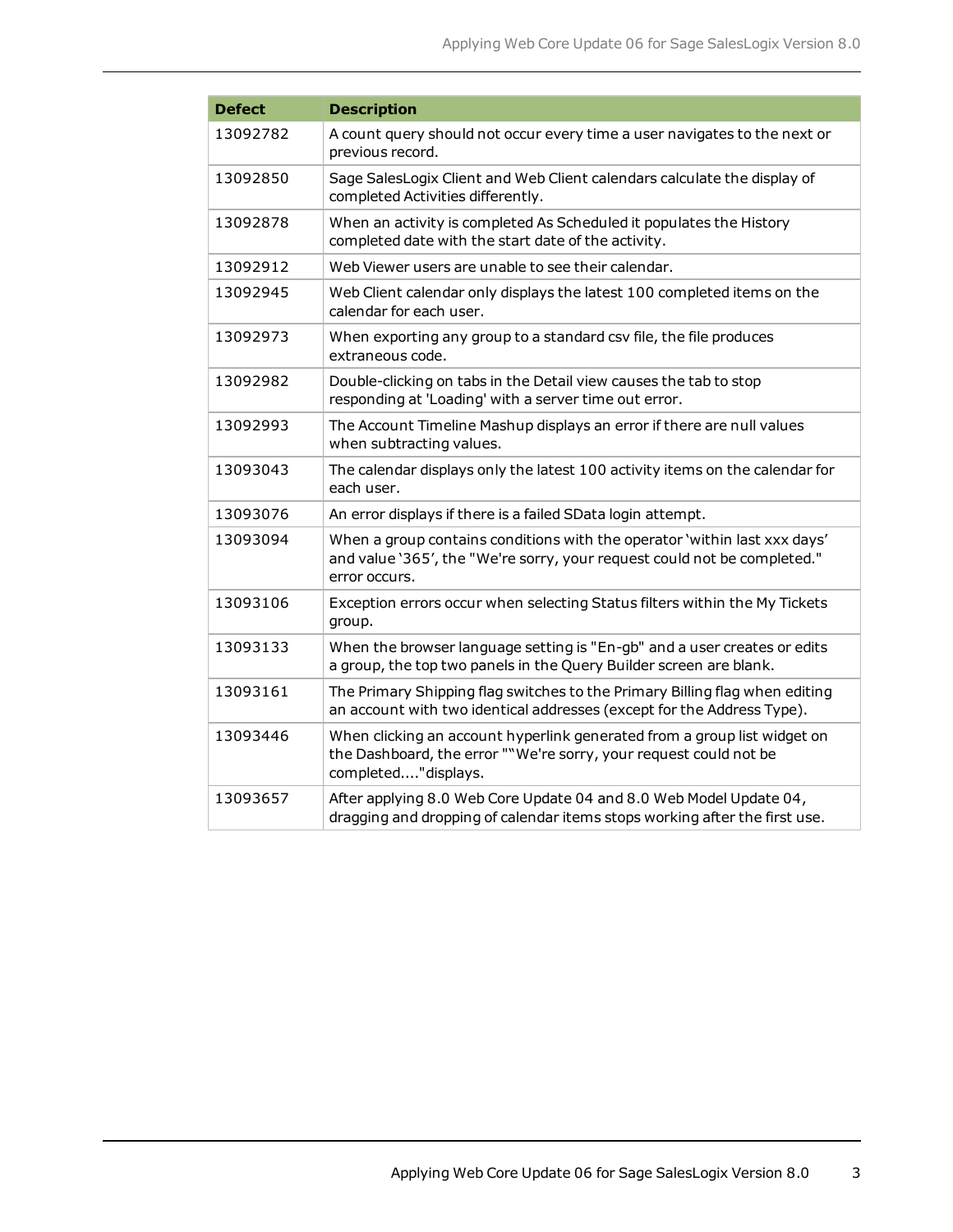Web Core Update 04 for Sage SalesLogix version 8.0 addresses the following issues:

| <b>Defect</b> | <b>Description</b>                                                                                                                                                                                            |
|---------------|---------------------------------------------------------------------------------------------------------------------------------------------------------------------------------------------------------------|
| No Defect $#$ | Users who log onto the Web Client as Administrator and expand the<br>Navigation menu Administrator button see that the menu item previously<br>named Integration Setup is now named SData Sync Configuration. |
| 1-80268       | When a picklist field is set to Required Entry, the field must be populated<br>in order to cancel out of a form.                                                                                              |
| 11082197      | After exporting a group to Excel, the time displays without taking GMT<br>into consideration.                                                                                                                 |
| 11084057      | In some instances a user assigned to a department that is on a team<br>cannot see accounts owned by the team.                                                                                                 |
| 12086337      | When logged in as Admin, on the Welcome page, if you have stacking<br>tabs, you cannot scroll past the last tab on the bottom.                                                                                |
| 12090001      | An HTTP 500 error is generated when using SendSLX, uploading an<br>attachment with a name that exactly matches the exclamation+ID<br>prefixed physical file name of an existing attachment.                   |
| 12090841      | When adding, editing, or copying a user group, a different child node is<br>displayed in the table section.                                                                                                   |
| 13091221      | In the Application Architect Form Designer, if an entity is added via bundle<br>or from scratch, it is not visible in C# code snippets until the users logs off<br>and logs on again.                         |
| 13091498      | Users should not be able to type in a Web pick list when the attribute<br>"Text must match a list item" is assigned.                                                                                          |
| 13091548      | Unexpected initial token 'None' when populating object. Expected JSON<br>object or array. Path ", line 0, position 0.                                                                                         |
| 13091625      | JsonSerializationException: Unexpected initial token 'Boolean' when<br>populating object. Expected JSON object or array.                                                                                      |
| 13091693      | Leading zeros are stripped when Exporting to Excel in the Web Client.                                                                                                                                         |
| 13091720      | Company is spelled incorrectly on the Activity detail view in the list view.                                                                                                                                  |
| 13091792      | Sales Order Snapshot Grand Total displays an incorrect value when the<br>initial product price is zero.                                                                                                       |
| 13091846      | An error displays if a group has returned distinct records and then sorting<br>is performed on a calculated field.                                                                                            |
| 13091886      | Under certain conditions Activity Notes field scrollbars do not function.                                                                                                                                     |
| 13091910      | In the Application Architect, the SData portal is missing<br>Sage.SalesLogix.API.dll from the list of Support Files.                                                                                          |
| 13091916      | Web Client does not permit extended characters in any email or URL field.                                                                                                                                     |
| 13091924      | In the Application Architect, an error occurs closing a new $C#$ snippet for a<br>new business rule.                                                                                                          |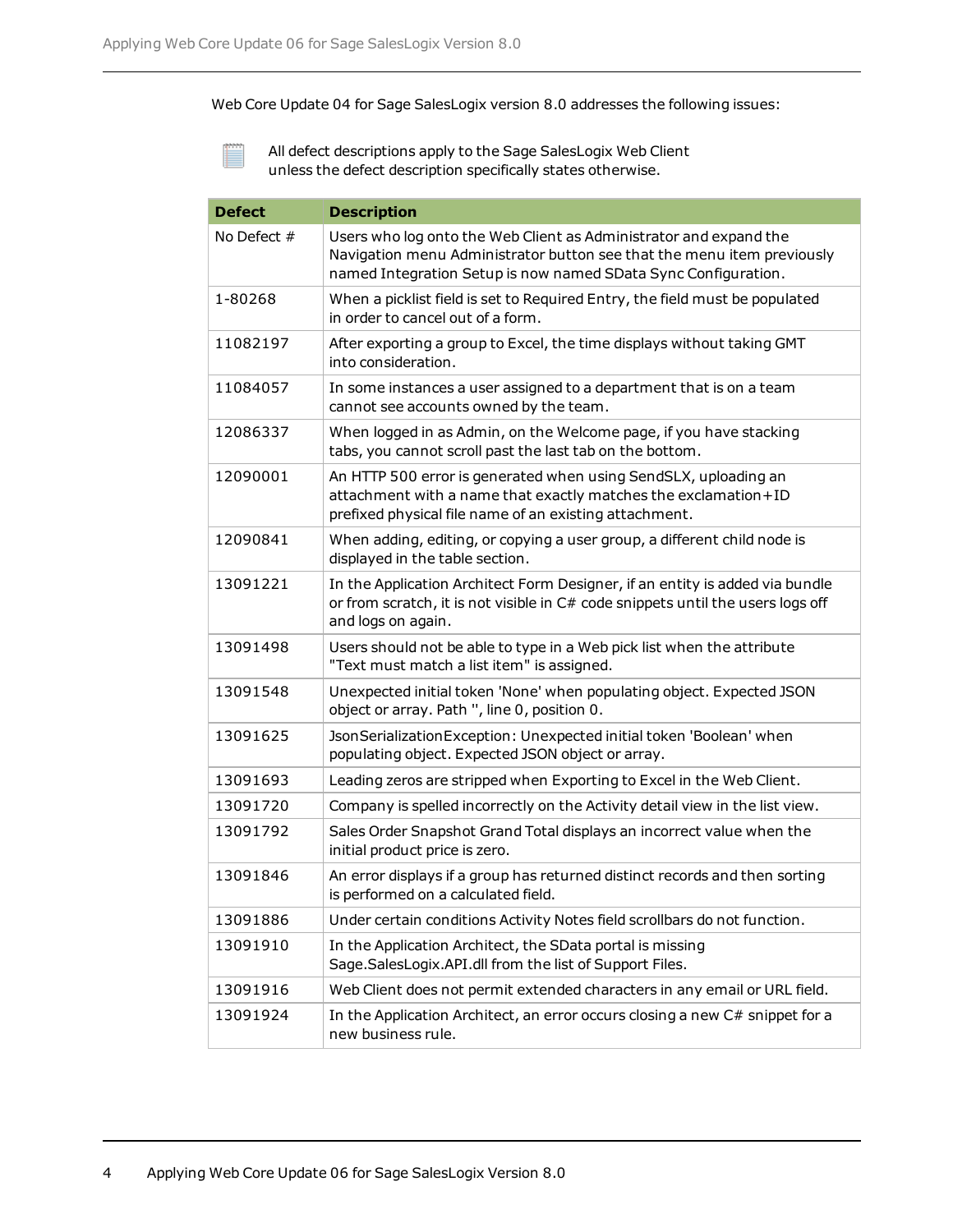| <b>Defect</b> | <b>Description</b>                                                                                                                                                                                                                                |
|---------------|---------------------------------------------------------------------------------------------------------------------------------------------------------------------------------------------------------------------------------------------------|
| 13091955      | The Job Service should ignore retired users and template users when<br>dealing with auto rollover of activities, and gracefully handle users without<br>a TimeZone set in the database.                                                           |
| 13091959      | An error is displayed when the logged in user tries to complete an Activity<br>to which he/she has Edit Calendar access.                                                                                                                          |
| 13091994      | The SData Requests for Literal Key Values is not appropriately caching the<br>resource in second level cache. This impacts performance.                                                                                                           |
| 13092032      | Actual Amount of a Closed Opportunity does not update using the correct<br>currency.                                                                                                                                                              |
| 13092048      | Attempting to delete a Lead that has an activity associated to it generates<br>an error if the logged in user does not have delete calendar access to the<br>activity's leader's calendar.                                                        |
| 13092062      | Code snippets using the OnLoad Event do not get bundled properly in<br>Application Architect.                                                                                                                                                     |
| 13092080      | When exporting a contract group to Excel, the Service Type and Contract<br>type fields are exported as database IDs instead of text.                                                                                                              |
| 13092090      | When adding an attachment, after selecting a file and then clicking the<br>Select Different File button to select a different file, the following error<br>displays. "The requested operation could not be completed, please try<br>again later." |
| 13092094      | In the Application Architect, the display names for Enum data type items<br>are not included in bundles.                                                                                                                                          |
| 13092097      | Save button for Accounts does not save changes to 'Primary Billing' or<br>'Primary Shipping' check boxes when editing addresses.                                                                                                                  |
| 13092099      | When navigating between tabs on a detail view the "You may have<br>unsaved data" message displays.                                                                                                                                                |
| 13092105      | In the Application Architect,-expanding the bundle manifest hierarchy<br>causes stack overflow errors when entity properties cannot be resolved in<br>the main project model.                                                                     |
| 13092106      | In the Application Architect, duplicate bundle installation logs need to be<br>more specific.                                                                                                                                                     |
| 13092107      | In the Application Architect, temporary tmpN directories should be deleted<br>after bundle installation.                                                                                                                                          |
| 13092112      | GroupInfo should force logging of its SQL when a DbException is<br>encountered if the sage.platform.data.enableQueryLogging application<br>setting is set to false (the default).                                                                 |
| 13092155      | Receive an error trying to convert a lead via the Add Contact option in the<br>Convert Lead dialog when the Lead has an activity leader that is not<br>someone the logged in user has calendar access to.                                         |
| 13092176      | When logged on to the Web Client as Admin, the navigation calendar does<br>not load and the timeless activities and completed timeless activities<br>sections are empty and without a grid.                                                       |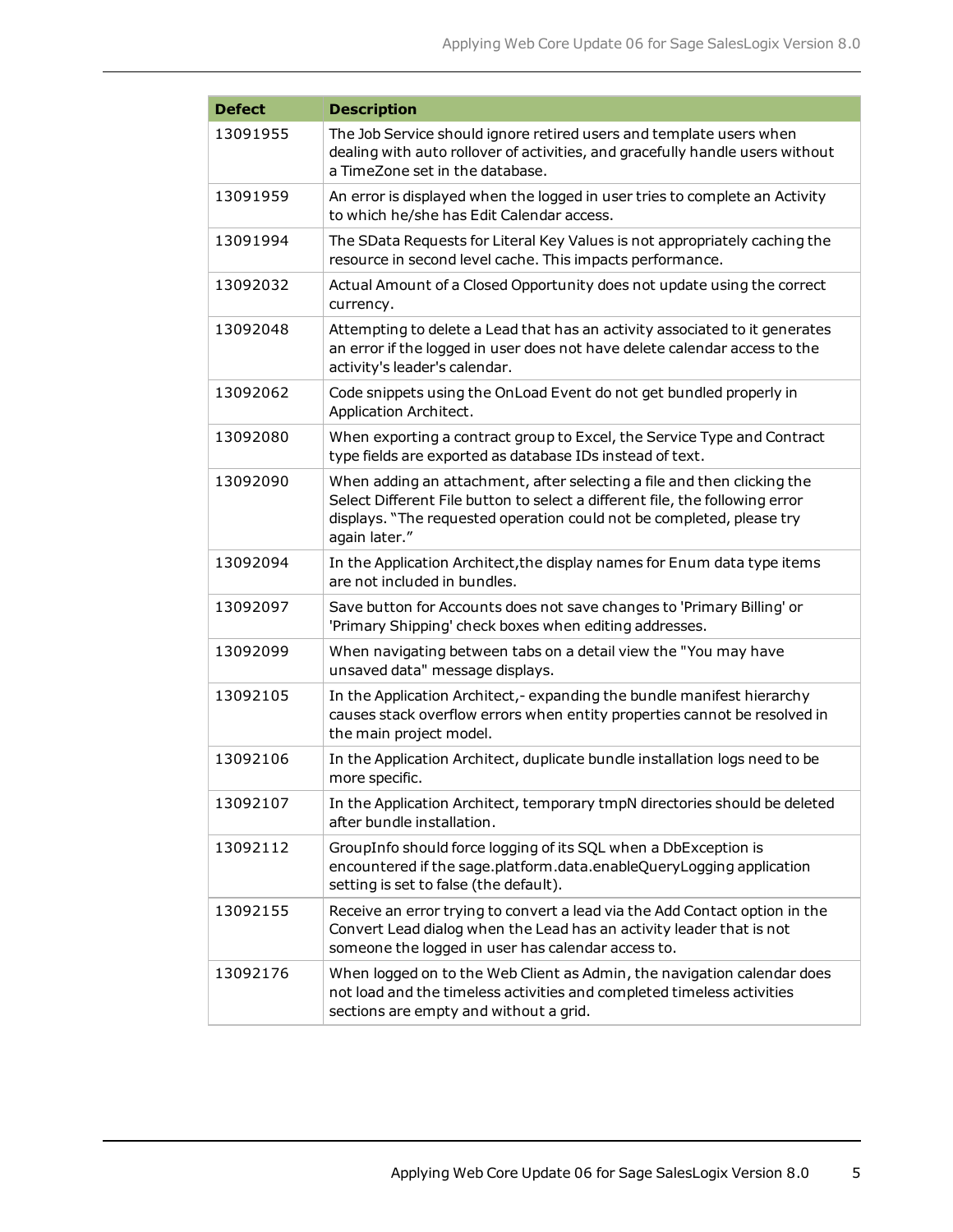| <b>Defect</b> | <b>Description</b>                                                                                                                                                                                                  |
|---------------|---------------------------------------------------------------------------------------------------------------------------------------------------------------------------------------------------------------------|
| 13092187      | When merging account records, all addresses from both accounts should<br>remain, but only the source account's primary address should be the<br>primary address. Primary flags are now correct after Account merge. |
| 13092224      | When using the SalesLogix Web Client on Internet Explorer 9 (version<br>9.0.16 KB2829530) users cannot save Opportunity data after changing<br>the status.                                                          |
| 13092236      | Web Client navigation buttons select all records from the database five<br>times when using Oracle.                                                                                                                 |
| 13092308      | The Sales Order Snapshot Grand Total should not include the shipping<br>amount being taxed.                                                                                                                         |
| 13092319      | Unable to add attachments while scheduling an Activity to complete in the<br>Web Client.                                                                                                                            |
| 13092335      | Attachments do not display in Internet Explorer 10 if the file name<br>contains a space.                                                                                                                            |
| 13092454      | When adding a picklist control and setting the StorageMode to 'Code', any<br>value set within the UI causes an exception to be thrown stating that<br>value was not found.                                          |
| 13092458      | Need improved diagnostic information written to the install log when an<br>error occurs.                                                                                                                            |
| 13092489      | A Memory leak occurs in the VFS Configuration logic if memcache is<br>incorrectly set up or caching is set up to use in-memory.                                                                                     |
| 13092515      | An error displays when updating Opportunities or deleting a Lead - Job<br>Service issue.                                                                                                                            |
| 13092625      | Two warning messages appear in the Event Viewer for the same error,<br>one for Web Client and one for SData.                                                                                                        |
| 13092650      | Remove Account from Contact merge list.                                                                                                                                                                             |
| 13092665      | When editing an Opportunity Contact, get "Could not find the dynamic<br>method EditOpportunityContact.cmdOK OnClick".                                                                                               |
| 13092691      | On SdataSummaryViewDataManager.js a property called<br>"useBathRequest" should be spelled "useBatchRequest".                                                                                                        |

Web Core Update 04 for Sage SalesLogix version 8.0 addresses the following Accounting Integration issues:

| <b>Defect</b> | <b>Description</b>                                                                                                            |
|---------------|-------------------------------------------------------------------------------------------------------------------------------|
| 13092194      | When synchronizing from X3 to SalesLogix, the default Account Type is<br>set to Prospect instead of Customer.                 |
| 13092226      | Multiple Addresses added at once via SData or Integration Contract will<br>have the IsPrimary and IsMailing flag set for all. |
| 13092256      | SData creates empty GUID for GlobalSyncID on all new Accounts and<br>Contacts.                                                |
| 13092353      | SData Sync Engine - Add ability to execute sync jobs at different intervals<br>for each integration.                          |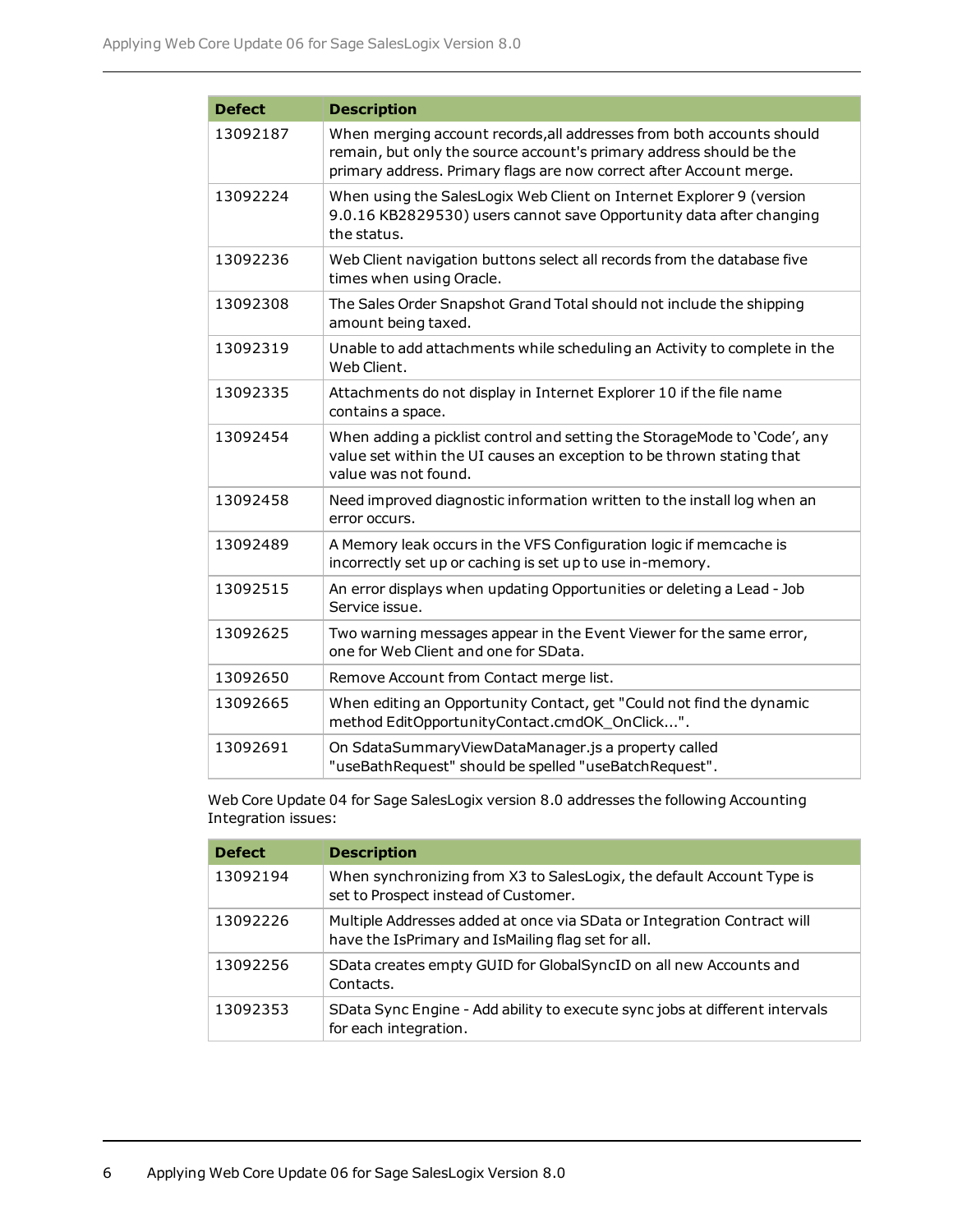Web Core Update 03 for Sage SalesLogix version 8.0 addresses the following issues:

| <b>Defect</b> | <b>Description</b>                                                                                                                                                                                                |
|---------------|-------------------------------------------------------------------------------------------------------------------------------------------------------------------------------------------------------------------|
| 1-79390       | SData - The logon page User Name is case sensitive for Oracle only.                                                                                                                                               |
| 12087012      | A long-running script error message displays when navigating to a list or<br>detail view on database with a large number of groups, for example 300 or<br>more.                                                   |
| 12090662      | The Entity Wizard, "Add property" and "Remove selected property" icons<br>do not have visible text for screen readers.                                                                                            |
| 13091221      | In the Application Architect Form Designer, when an entity is added<br>manually or via bundle the entity is not visible in C# code snippet until<br>logging out and logging back in to the Application Architect. |
| 13091258      | Defect Groups do not sort correctly.                                                                                                                                                                              |
| 13091296      | Unable to create local join for a User group.                                                                                                                                                                     |
| 13091303      | Add support for storing the Job Server Jobstore.db in a location specified by<br>environment variables.                                                                                                           |
| 13091322      | Web Client using concurrent license and windows authentication requires<br>1 more license than the number of users in order to log in all authorized<br>users.                                                    |
| 13091328      | In the Application Architect New Entity wizard, if the display name<br>contains an underscore, then on the final step the error "The specified<br>SData path name contains illegal characters." displays.         |
| 13091357      | When adding content to a two column dashboard, if content is only added<br>to the right side, then the dashboard tab will not display.                                                                            |
| 13091454      | When accessing Web Reporting in an upgraded environment, the<br>following error may occur,"We're sorry, you've encountered an error. If<br>applicable, please try again. HTTP status" AjaxErrorResponse (576)".   |
| 13091470      | When installing a Web bundle containing Web Reporting Portal<br>customizations, the following error occurs, "Error installing context<br>item".                                                                   |
| 13091474      | Customizations may cause the error "A smart part associated with this<br>page has failed to load. Could not find part of the path".                                                                               |
| 13091485      | Modify the SData attachments endpoint to support dynamic schema<br>updates.                                                                                                                                       |
| 13091521      | UserOptionsService has a threading issue if UserID is null or empty.                                                                                                                                              |
| 13091542      | The Contact Account manager is not updated after choosing to update the<br>account manager in the Update Contact Options dialog box.                                                                              |
| 13091546      | Moving a contact without selecting the"Use the targets account's address<br>and phone number information" option results in mismatched or lost<br>data.                                                           |
| 13091561      | SData Portal Authentication messages should be changed from Errors to<br>Warnings in the Event Log.                                                                                                               |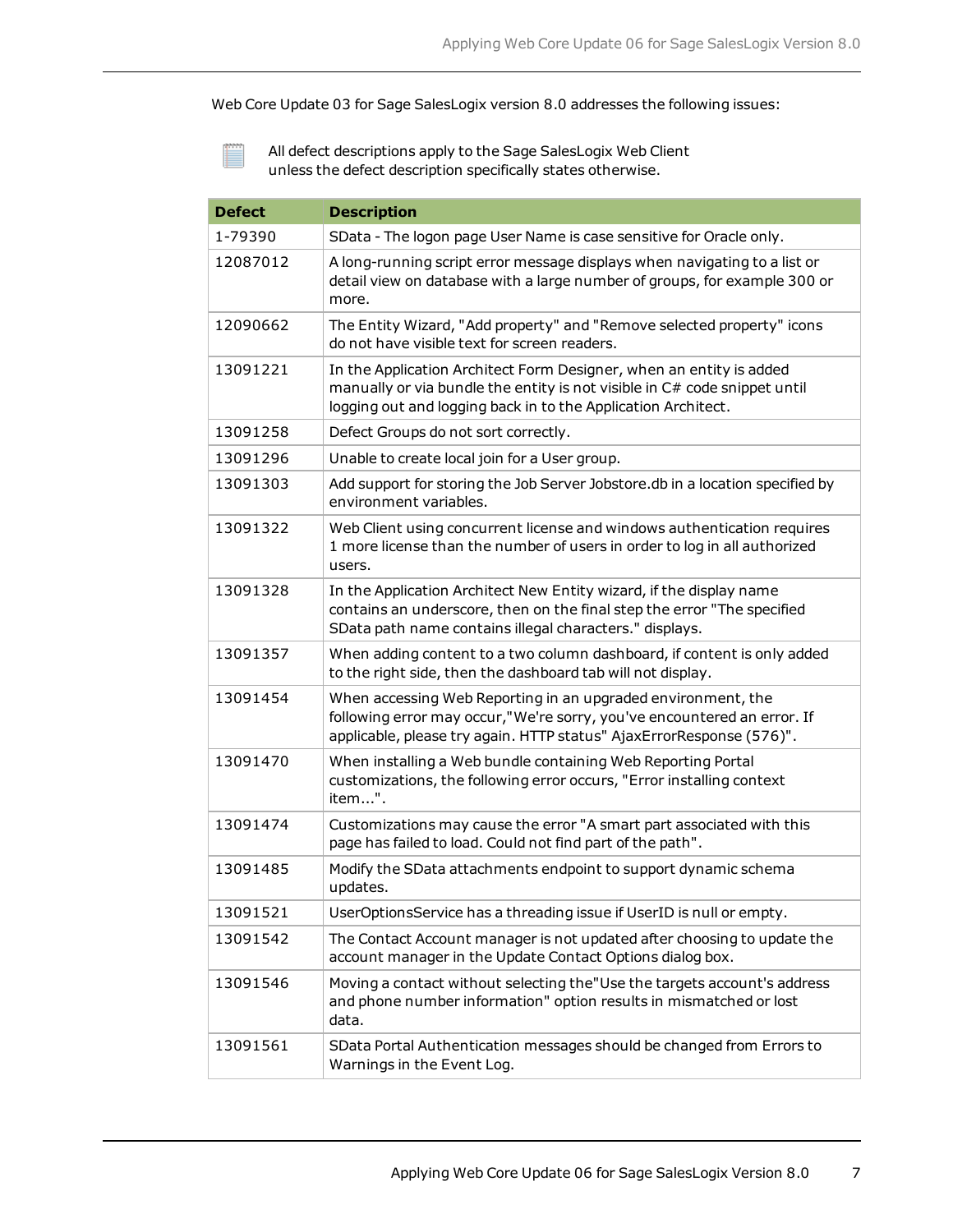| <b>Defect</b> | <b>Description</b>                                                                                                                                                                                                                                                                                                                                                |
|---------------|-------------------------------------------------------------------------------------------------------------------------------------------------------------------------------------------------------------------------------------------------------------------------------------------------------------------------------------------------------------------|
| 13091565      | Merging two accounts owned by Everyone causes the error "You do not<br>have the required security access for the selected records."                                                                                                                                                                                                                               |
| 13091570      | IE9 only: When pasting the Copy Contact Detail content from the Web<br>Client to Microsoft Word it adds extra padding lines between data.                                                                                                                                                                                                                         |
| 13091591      | When scheduling a weekly recurring activity for days of the week with an<br>"end by date" the activity is created with an incorrect number of<br>iterations.                                                                                                                                                                                                      |
| 13091595      | Unhandled exception error displays when saving a Lead with Activities<br>associated to other users.                                                                                                                                                                                                                                                               |
| 13091602      | When editing two Price Levels consecutively, the last one edited goes<br>blank or the entire grid goes blank after clicking the Save button.                                                                                                                                                                                                                      |
| 13091614      | Multiple requests are generated for the same filter.                                                                                                                                                                                                                                                                                                              |
| 13091628      | When creating a group with a name that already exists, the "An error<br>occurred attempting to create an ad hoc group." message is displayed<br>instead of the correct error, "The group name is already in use."                                                                                                                                                 |
| 13091630      | System.NullReferenceException: "Object reference not set to an instance<br>of an object" error displays when the account page is loaded.                                                                                                                                                                                                                          |
| 13091631      | DiagnosesException: "Could not locate the given timezones" error<br>displays when a user does not select a time zone to compare to in the time<br>zone calculator before clicking the Compare button.                                                                                                                                                             |
| 13091635      | Sage.SalesLogix. Web should log all Forms authentication decryption<br>exceptions as Errors and should use the log4net logging mechanism<br>instead of EventLog. WriteEntry.                                                                                                                                                                                      |
| 13091636      | The Sage.Platform.Messaging.Transport.Wcf.MessageBusCallback<br>warnings should use a unique EventID.                                                                                                                                                                                                                                                             |
| 13091642      | The error "This search is returning too many potential matches" should<br>be changed to a warning.                                                                                                                                                                                                                                                                |
| 13091680      | If a Lookup Results group is shared across entities, and sorted by a column<br>that is not available in one of the entities, when the user opens the group<br>in the entity without the missing column, the following error displays<br>"We're sorry, you've encountered an error. If applicable, please try again.<br>HTTP status: Internal Server Error (500)." |
| 13091688      | CommandParameters that are used in version 8.0 are not stripped by the<br>TSLQuery StripParameters method.                                                                                                                                                                                                                                                        |
| 13091692      | Report drop down list is blank when a report description contains carriage<br>returns.                                                                                                                                                                                                                                                                            |
| 13091714      | In the Application Architect, a Null reference exception occurs when<br>attempting to export the full VFS.                                                                                                                                                                                                                                                        |
| 13091715      | In the Application Architect, an out of memory exception occurs when<br>exporting a large VFS.                                                                                                                                                                                                                                                                    |
| 13091716      | When editing snippet properties, the Intellisense list is incomplete.                                                                                                                                                                                                                                                                                             |
| 13091740      | When using IE 10 as the browser, on the confirmation views, the Contact<br>and Lead options are cut off and have a boxed border.                                                                                                                                                                                                                                  |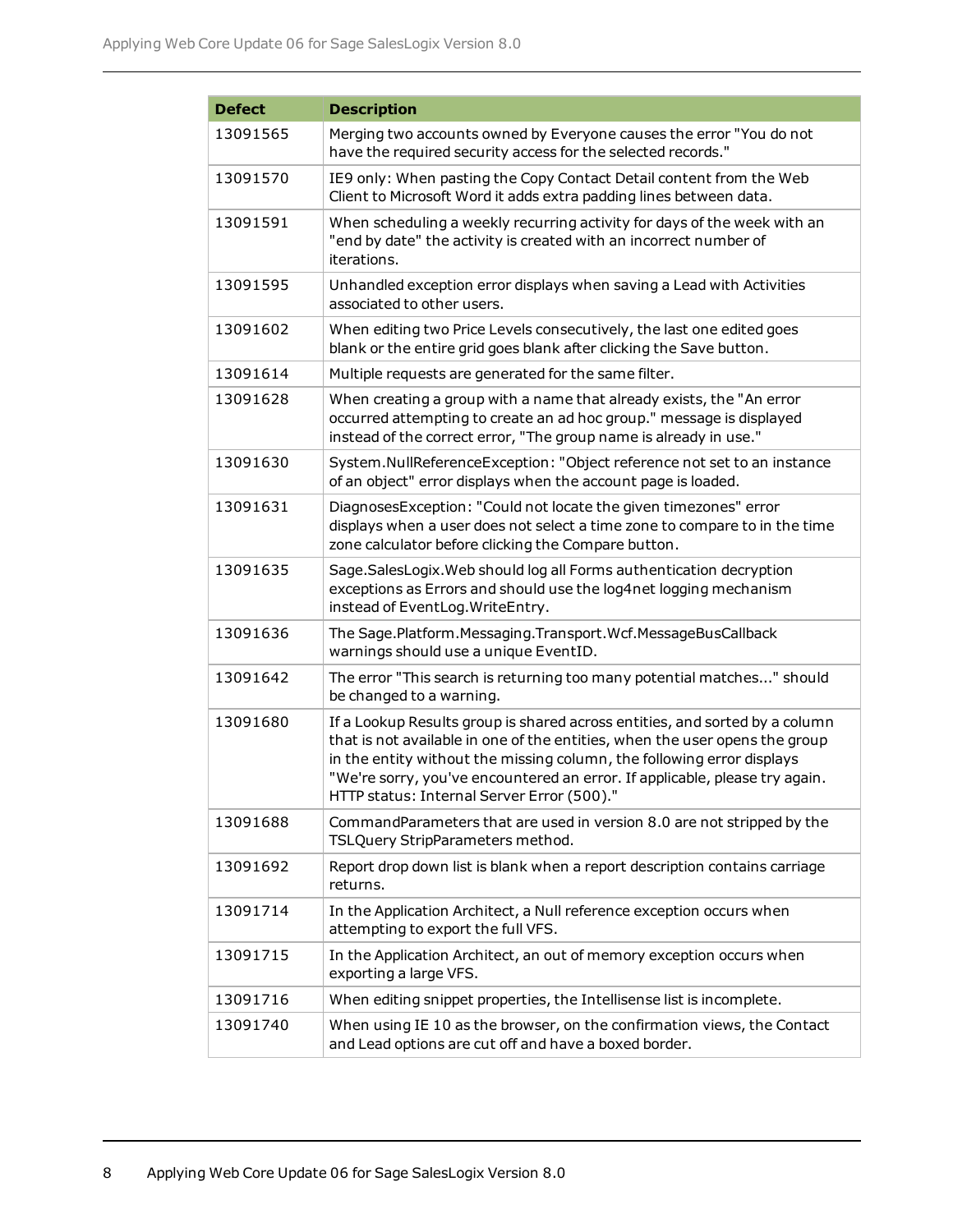| <b>Defect</b> | <b>Description</b>                                                                                                                                                                                                                                                                                                                                                                                                                                                                                            |
|---------------|---------------------------------------------------------------------------------------------------------------------------------------------------------------------------------------------------------------------------------------------------------------------------------------------------------------------------------------------------------------------------------------------------------------------------------------------------------------------------------------------------------------|
| 13091761      | The XMLSCHEMA will not rebuild when the wrong method is used to insert<br>an XML string.                                                                                                                                                                                                                                                                                                                                                                                                                      |
| 13091763      | The Calendar Users list on the Calendar only displays 25 users at a time,<br>so if a selected user is not in the top 25 users, then that user's calendar<br>cannot be seen.                                                                                                                                                                                                                                                                                                                                   |
|               | Note: The fix for this defect involves a change to the Calendar user<br>interface. Users can now click Edit Calendar Users to customize the<br>Calendar Users list. The Edit Calendar Users dialog box allows users to<br>select the check boxes of the users to display in the Calendar Users list.<br>The logged in user is selected by default and cannot be cleared. Users can<br>select up to 25 users for the Calendar Users list, however users may still<br>only view up to four calendars at a time. |
| 13091764      | Inserting the XMLSCHEMA plugin fails when executed through<br>GroupManager.aspx.                                                                                                                                                                                                                                                                                                                                                                                                                              |
| 13091786      | Numeric control bound to a Double field displays incorrect value or NaN in<br>the Web Client.                                                                                                                                                                                                                                                                                                                                                                                                                 |
| 13091811      | When using IE 10 as the browser and e-mailing details from Ticket Detail<br>the detail view goes blank and it does not bring up the e-mail.                                                                                                                                                                                                                                                                                                                                                                   |
| 13091824      | Multiple adapters registered using the same root path do not display all<br>resources when the root path is queried.                                                                                                                                                                                                                                                                                                                                                                                          |
| 13091825      | SData Services needs to support Port Forwarding (x-forwarded-port<br>header).                                                                                                                                                                                                                                                                                                                                                                                                                                 |
| 13091832      | Label for Date Range on the tab Notes/History is not localized.                                                                                                                                                                                                                                                                                                                                                                                                                                               |
| 13091851      | In the Application Architect Bundle Manager, cannot toggle the Active flag<br>on a Post Execute Step.                                                                                                                                                                                                                                                                                                                                                                                                         |
| 13091877      | An error displays when selecting Tools, Manage Widgets in the Application<br>Architect.                                                                                                                                                                                                                                                                                                                                                                                                                       |
| 13091898      | After applying 8.0 Web Core Update 02, timeless and completed timeless<br>activities are not displaying on the Calendar.                                                                                                                                                                                                                                                                                                                                                                                      |
| 13091935      | Unable to Build Web Platform after installing SSAA 1.1 bundle when Web<br>Core Update 02 was installed first.                                                                                                                                                                                                                                                                                                                                                                                                 |

Web Core Update 02 for Sage SalesLogix version 8.0 addresses the following issues:

| <b>Defect</b> | <b>Description</b>                                                                                                            |
|---------------|-------------------------------------------------------------------------------------------------------------------------------|
| 1-78838       | In the Application Architect, Filters created using Standard SLX ID's are<br>displayed as a UserID rather than the User name. |
| 1-81780       | 'The server request timed out' error occurs when deleting an account with<br>custom code applied to the OnAfterUpdate rule.   |
| 12089836      | When editing a Timeless Activity while the alarm is disabled, the alarm<br>appears to be based off midnight.                  |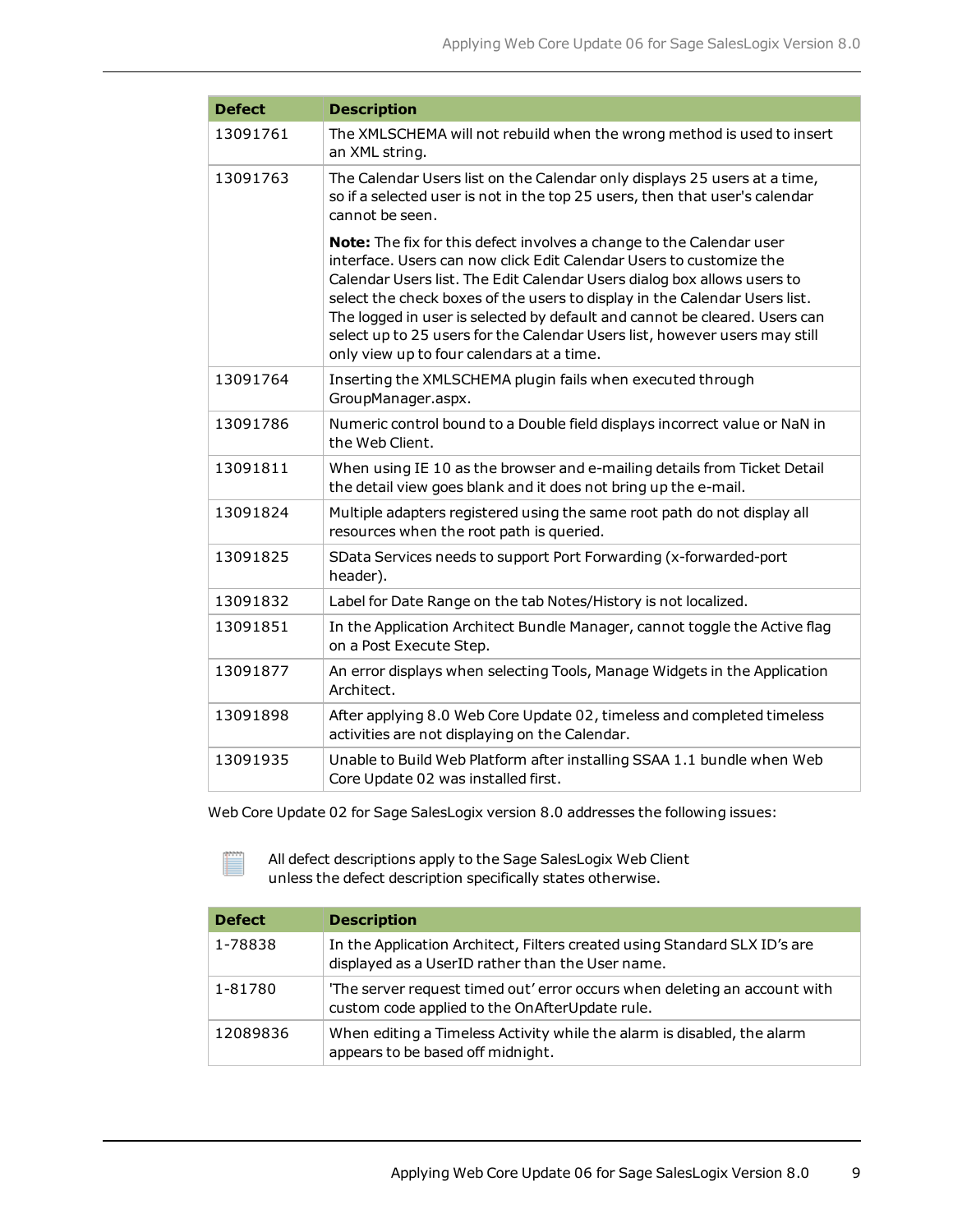| <b>Defect</b> | <b>Description</b>                                                                                                                                                                                                               |
|---------------|----------------------------------------------------------------------------------------------------------------------------------------------------------------------------------------------------------------------------------|
| 12090119      | The default value for the picklist field is untranslated in a localized client.                                                                                                                                                  |
| 12090145      | In the Application Architect, the Select Target(s) dialog is untranslated in<br>a localized client.                                                                                                                              |
| 12090162      | Entity changes are not passed through to events correctly.                                                                                                                                                                       |
| 12090370      | After applying filters to a Lookup type filter and navigating between the<br>groups, the data on the list view is incorrect and there is no information<br>(filter summary or lookup filter) that the filters have been applied. |
| 12090445      | Fields defined as right justified on the Query Builder Layout tab are not<br>displaying as right justified in the list view.                                                                                                     |
| 12090514      | Untranslated strings in the Application Architect New Page Wizard dialog<br>in a localized client.                                                                                                                               |
| 12090518      | Untranslated strings in the Application Architect Rename Entity dialog in a<br>localized client.                                                                                                                                 |
| 12090623      | The Complete an Activity dialog box increases in size to accommodate<br>settings with multiple options, but does not decrease in size if the user<br>then reverts to settings with fewer available options.                      |
| 12090913      | When using the FireFox browser, in the Sales Order Product datagrid,<br>after editing the Adj Price field, entering a value like 100.1 and tabbing out<br>of the field, the value fails to commit.                               |
| 12090981      | When a user has blocked time on their calendar for a personal activity,<br>another user who is scheduling an activity and including the first user<br>does see that time as unavailable.                                         |
| 12091005      | Change the logging for the AuthTokenNullException from an Error to a<br>Warning.                                                                                                                                                 |
| 12091010      | Clicking Save Record as a Group to create a new ad hoc group from records<br>returned on the Lookup results tab creates a group containing all records<br>and not just those returned by the lookup filter.                      |
| 12091072      | In the Application Architect Form Designer C# snippet editor, intellisense<br>appears to be missing items that were available in SLX v7.5.4.                                                                                     |
| 12091103      | The Reset button does not clear the 'Attachment' filter field.                                                                                                                                                                   |
| 12091105      | Error adding a Contact Lead Source.                                                                                                                                                                                              |
| 12091111      | SLX SDK: Enable and generate xml file output for the API assemblies from<br>which it is missing.                                                                                                                                 |
| 12091130      | Cold Start issue - ObjectExpressionEnvironment.                                                                                                                                                                                  |
| 12091155      | In the Application Architect, the VFS form try/test fails periodically.                                                                                                                                                          |
| 12091166      | When multi-currency is enabled, it is not possible to change the<br>opportunity product cost.                                                                                                                                    |
| 12091167      | The Common Tasks Group List does not work on a mainview detail view<br>after performing a lookup in a localized client.                                                                                                          |
| 12091168      | Complete activity result reverts to English value in a localized client.                                                                                                                                                         |
| 12091186      | When using SSAA on SalesLogix v8.0, icons in the left navigation bar are<br>styled incorrectly.                                                                                                                                  |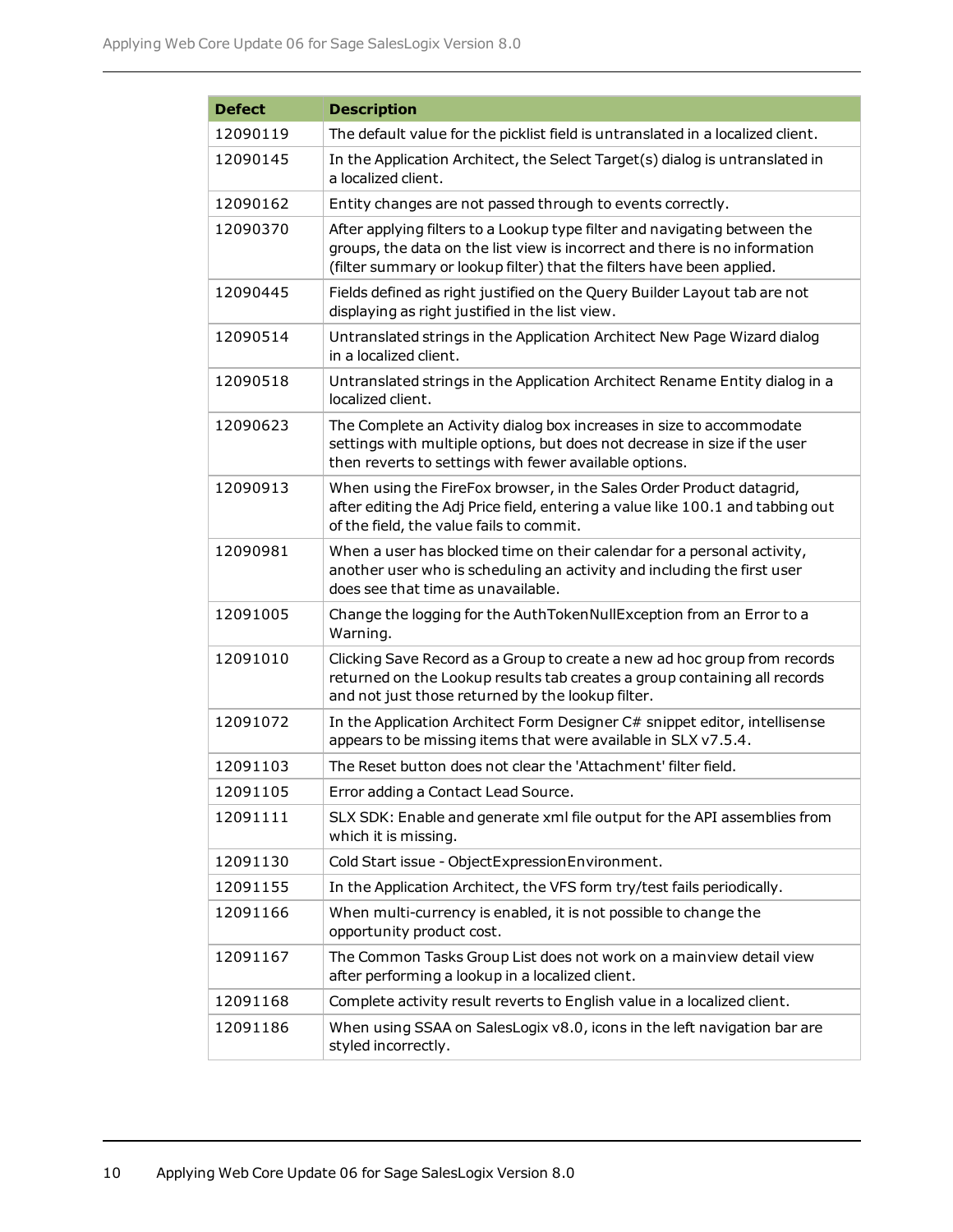| <b>Defect</b> | <b>Description</b>                                                                                                                                                                                                                                     |
|---------------|--------------------------------------------------------------------------------------------------------------------------------------------------------------------------------------------------------------------------------------------------------|
| 12091187      | When using SSAA on SalesLogix v8.0, extra blank spaces are visible at the<br>top (above the tabs).                                                                                                                                                     |
| 12091198      | Enables compatibility with Microsoft IE 10.                                                                                                                                                                                                            |
| 13091215      | SData Metrics Query generates bad SQL.                                                                                                                                                                                                                 |
| 13091225      | The CabPortalDeploymentAction.AfterDeployment() action incorrectly<br>attempts to update the Global.cs file to enable/disable dynamic form<br>support.                                                                                                 |
| 13091226      | Enables compatibility with Microsoft Windows Server 2012.                                                                                                                                                                                              |
| 13091227      | The AspNetDeploymentAction.AfterDeployment() action does not remove<br>localized versions of Portal.resx.                                                                                                                                              |
| 13091243      | After performing a lookup, the Contact Lookup no longer displays contacts<br>associated to the account.                                                                                                                                                |
| 13091244      | When running Intellisync, if a user has a password, then the following<br>error displays, "The Sync Client is unable to log on to the server using the<br>UserID and Password provided. Please try again."                                             |
| 13091302      | Cold Start Threading - Object reference not set to an instance of an object.<br>displays in the Event Log.                                                                                                                                             |
| 13091326      | Job Server is not correctly capturing and forwarding some error messages<br>to log4net.                                                                                                                                                                |
| 13091358      | The ASP.NET worker process can stop responding.                                                                                                                                                                                                        |
| 13091365      | The Application Architect VirtualFileSystemTable is storing an invalid UTC<br>timestamp for the ModifyDate.                                                                                                                                            |
| 13091378      | When formatting date strings to a proper date format, if the date is in ISO<br>format then an error occurs. Create Date on all of our entities, for<br>instance, is an ISO date, and in a string appears as the format: 2008-01-<br>05T07:00:00+00:00. |
| 13091396      | Enables compatibility with Microsoft Windows 8.                                                                                                                                                                                                        |
| 13091421      | The Add Content option becomes disabled when a Dashboard Tab exists<br>with the same name as the Add Content widget.                                                                                                                                   |
| 13091434      | When creating a bundle in the Application Architect, the VFS bundler<br>should not include the EntityResources.resx or any of the localized<br>versions of it.                                                                                         |
| 13091469      | Argument Not Null method is generating an extra Argument null<br>exception.                                                                                                                                                                            |
| 13091475      | In the SalesLogix Web Server, preserve original stack traces in the SIF<br>when re-displaying the UserObservableException error.                                                                                                                       |
| 13091477      | In the SalesLogix Web Server: Remove "OutputWindow" logging from<br>WebDialogService.ShowMessageEx.                                                                                                                                                    |
| 13091478      | In the SalesLogix Web Server: Check for unrecognized table names in<br>GroupRequestHandler.GetEntity to avoid NullReferenceException.                                                                                                                  |
| 13091480      | SalesLogix SDK: Enable easier inter-process events through the<br>integration of the CAB event broker with SalesLogix messaging server.                                                                                                                |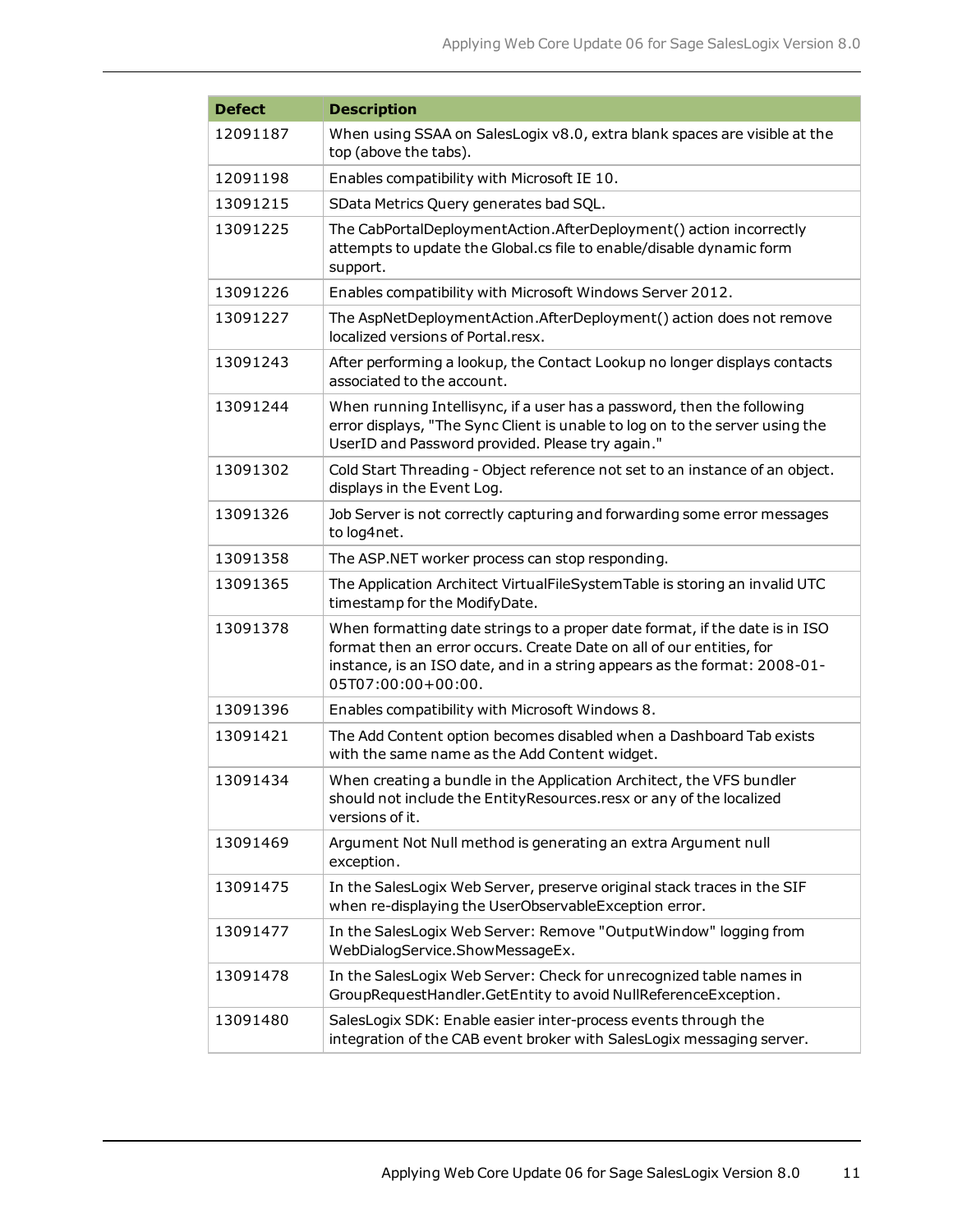| <b>Defect</b> | <b>Description</b>                                                                                                                                                            |
|---------------|-------------------------------------------------------------------------------------------------------------------------------------------------------------------------------|
| 13091481      | An exception message appears when attempting to delete an account<br>that has an UUID but no Appid.                                                                           |
| 13091487      | In the SalesLogix Web Server: Certain conditions may cause the full<br>connection string to get logged to the event viewer.                                                   |
| 13091499      | In the GroupBuilder, FilterManager contains a threading issue.                                                                                                                |
| 13091534      | Improvements to the EventBrokerStrategy thread enable more reliable<br>use in a multi-user web context (ArgumentException).                                                   |
| 13091535      | Return a more meaningful error when parent entities don't exist in nested<br>metadata collection requests (NullReferenceException).                                           |
| 13091536      | GroupRequestHandler should not assume that<br>GroupContext.GetGroupInfoForTable always returns a value<br>(NullReferenceException, similar to 13091478).                      |
| 13091537      | TimezoneRequest contains the poorly worded error "Could not located the<br>given timezones".                                                                                  |
| 13091538      | Enables capturing the query text anytime SQL fails to execute, not just in<br>GroupBuilder.                                                                                   |
| 13091545      | Lazy loading appears to be disabled for the Plugin entity for lazy properties<br>(e.g. Plugin.Blob):                                                                          |
| 13091567      | The Discount is causing the Adj Price (User) to be changed from the value<br>entered.                                                                                         |
| 13091581      | In the Application Architect Bundle Model, after adding a new entity to the<br>project, trying to create manifest by project differences generates an<br>error.               |
| 13091588      | "SLXLEN is not a recognized built-in function name" error when<br>performing a Mail Merge.                                                                                    |
| 13091594      | The Web RemindersAndAlarms handler is passing an invalid _<br>timelessBeforeDate on the first day of the month. It is passing 00 for the<br>day when it should be passing 01. |
| 13091674      | Contacts from Outlook are not added to Sage SalesLogix when Intellisync<br>runs.                                                                                              |
| 13091691      | After opening an activity confirmation, the date is chabged to 1/1/2014 If<br>the notification is accepted, the activity date is changed for all members.                     |

Web Core Update 02 for Sage SalesLogix version 8.0 addresses the following Accounting Integration issue:

| <b>Defect</b> | <b>Description</b>                                                                                                                         |
|---------------|--------------------------------------------------------------------------------------------------------------------------------------------|
| 12090818      | Address and Contact records merged from a SLX record are not synced to<br>X3 after completing a check for duplicate and then merge action. |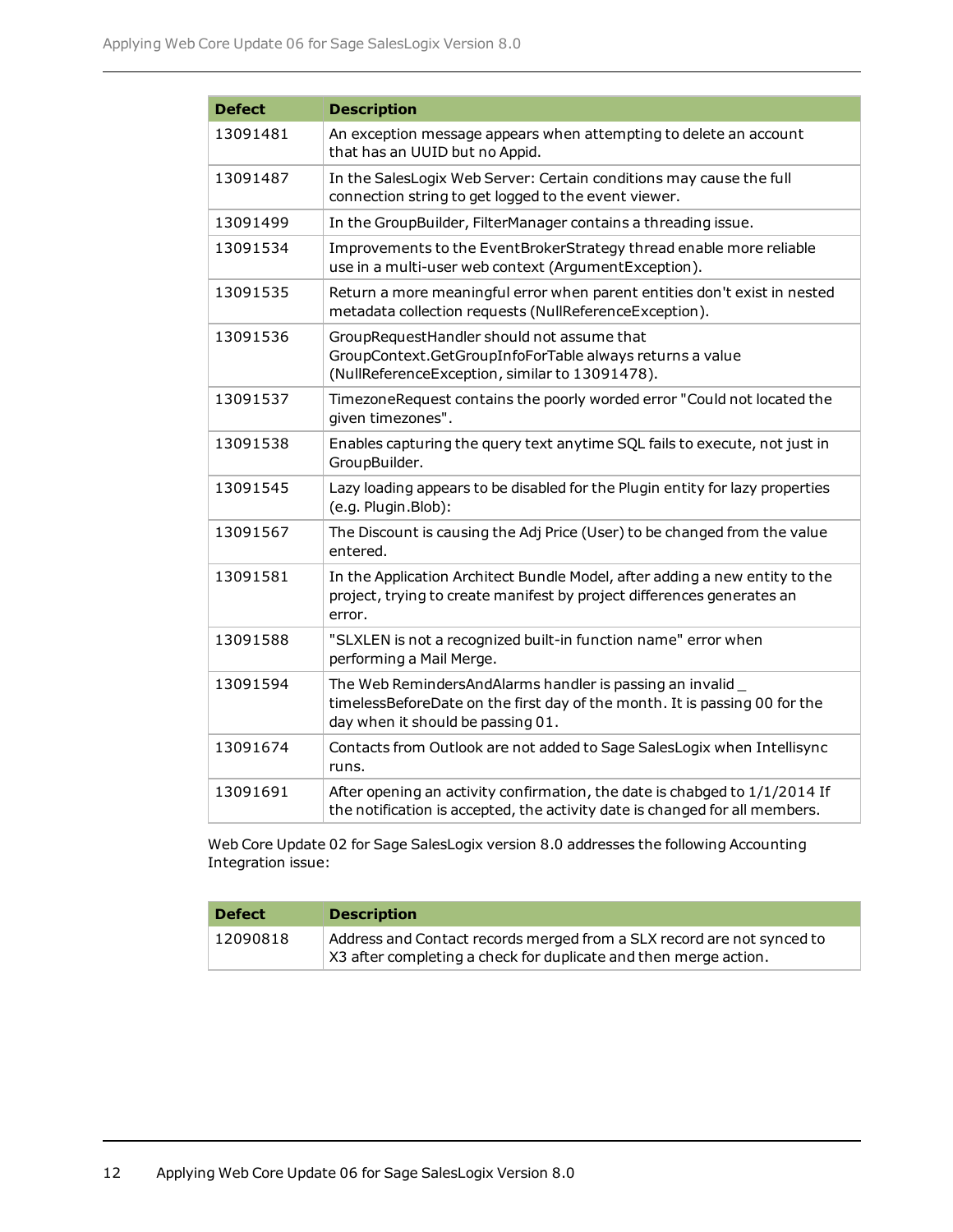Web Core Update 01 for Sage SalesLogix version 8.0 addresses the following issues:

| <b>Defect</b> | <b>Description</b>                                                                                                                                                                                                           |
|---------------|------------------------------------------------------------------------------------------------------------------------------------------------------------------------------------------------------------------------------|
| 1-80343       | Adding a large number of contacts to a Campaign causes an error: "The<br>server request timed out."                                                                                                                          |
| 12090207      | In localized Italian environments, date filters do not load data.                                                                                                                                                            |
| 12090408      | In Firefox, when editing an attachment, selecting a different file does not<br>load the new file.                                                                                                                            |
| 12090490      | Groups that contain number fields formatted as a percentage do not show<br>the data formatted correctly.                                                                                                                     |
| 12090561      | When a recurring activity contains members, completing an instance of<br>the activity causes the members to be unconfirmed in remaining<br>instances.                                                                        |
| 12090642      | The time zone calculator is calculating time zone based on workstation<br>settings rather than the entered time zone.                                                                                                        |
| 12090790      | When using Internet Explorer 8, on the recurring tab of an activity, values<br>and selections intermittently revert to default values.                                                                                       |
| 12090806      | In the Edit Product dialog, when editing the Adj Price and then the<br>Quantity field, an error displays.                                                                                                                    |
| 12090830      | When completing an activity as scheduled, the duration appears to be<br>calculating using createdate or originaldate.                                                                                                        |
| 12090837      | Activities scheduled up to midnight do not display on the calendar, and<br>activities scheduled past midnight do not block the time on the calendar<br>up to midnight.                                                       |
| 12090860      | Events scheduled on a workstation set to the EST time zone show a day<br>behind on a workstation set to the AZ time zone.                                                                                                    |
| 12090956      | Attempting to drag and drop an activity where logged in user is a member<br>returns an Internal Server Error (500). 12090979 Sorting by<br>Attachments on the Past Due tab displays an Internal Server Error (500)<br>error. |
| 12090983      | Viewing another user's calendar and dragging a personal activity to a new<br>time causes the activity to disappear until the client is refreshed.                                                                            |
| 12090984      | Using Windows Authentication uses more than one concurrent user<br>license for each logon.                                                                                                                                   |
| 12091002      | During logon, the Role Security Service reads the Secured Actions in<br>batches of 10.                                                                                                                                       |
| 12091004      | After creating a note, the contact information tooltip does not disappear<br>until the Web browser is refreshed                                                                                                              |
| 12091012      | If a user enters the wrong password more times than the log on attempt<br>threshold, the failed log on attempts automatically resets and does not<br>lock out the user.                                                      |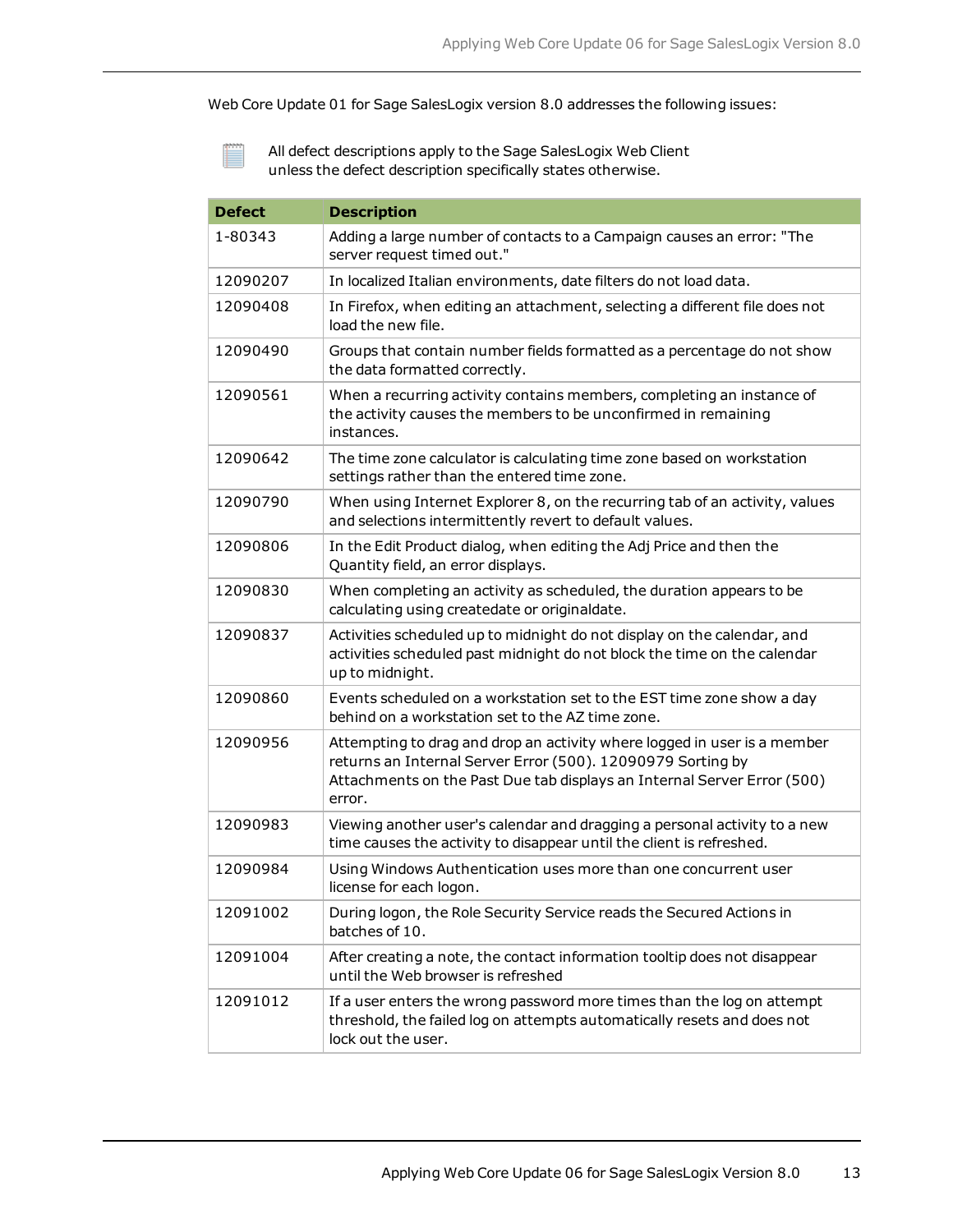| <b>Defect</b> | <b>Description</b>                                                                                                                            |
|---------------|-----------------------------------------------------------------------------------------------------------------------------------------------|
| 12091078      | GroupAvailableJoinsRequestHandler fails if a group's main table name<br>includes any non-numeric characters.                                  |
| 12091159      | An unhandled exception error, "The key already existed in the dictionary",<br>displays in the Web Client when logging on with multiple users. |

Web Core Update 01 for Sage SalesLogix version 8.0 addresses the following Accounting Integration issue:

| <b>Defect</b> | <b>Description</b>                                                                          |
|---------------|---------------------------------------------------------------------------------------------|
| 12090800      | In an Accounting Integration environment, an error occurs when<br>attempting to merge data. |

## **File Information**

This update may include .pdb files which are not listed in the following table. These files are included to provide additional logging information for troubleshooting purposes.

| <b>File Name</b>                   | <b>File Contents</b>                     | <b>File Version</b> |
|------------------------------------|------------------------------------------|---------------------|
| SLX_800_Web_<br>Core_Update_06.zip | CreateOracleCalendarUserViews.sql        |                     |
|                                    | IntellisyncInstall.zip                   |                     |
|                                    | SalesLogix v8.0.0 Web Core Update 04.sxb |                     |
|                                    | SLX_800_Web_Core_Update_06.exe           |                     |
| IntellisyncInstall.zip             | IntellisyncSetup.exe                     | 7.3.2.7             |
| SLX_800_Web_<br>Core_Update_06.exe | CalendarFavoriteUsersUtility.exe         | 8.0.0.8535          |
|                                    | CalendarFavoriteUsersUtility.exe.config  |                     |
|                                    | CalendarFavoriteUsersUtilityInstall.Bat  |                     |
|                                    | ContractSyncTrigger.dll                  | 8.0.0.8631          |
|                                    | GroupTranslator.dll                      | 8.0.0.8745          |
|                                    | hibernate.xml                            |                     |
|                                    | Sage.Common.Syndication.dll              | 1.0.5.242           |
|                                    | Sage.Entity.Interfaces.dll               | 8.0.0.8756          |
|                                    | Sage.Integration.Server.dll              | 1.0.5.243           |
|                                    | Sage.Messaging.EventServer.exe.config    |                     |
|                                    | Sage.Platform.AdminModule.dll            | 8.0.0.8556          |
|                                    | Sage.Platform.Application.dll            | 8.0.0.8556          |
|                                    | Sage.Platform.Application.UI.Web.dll     | 8.0.0.8556          |
|                                    | Sage.Platform.BundleModel.dll            | 8.0.0.8556          |
|                                    | Sage.Platform.Caches.Memcached.dll       | 8.0.0.8535          |
|                                    | Sage.Platform.Configuration.dll          | 8.0.0.8480          |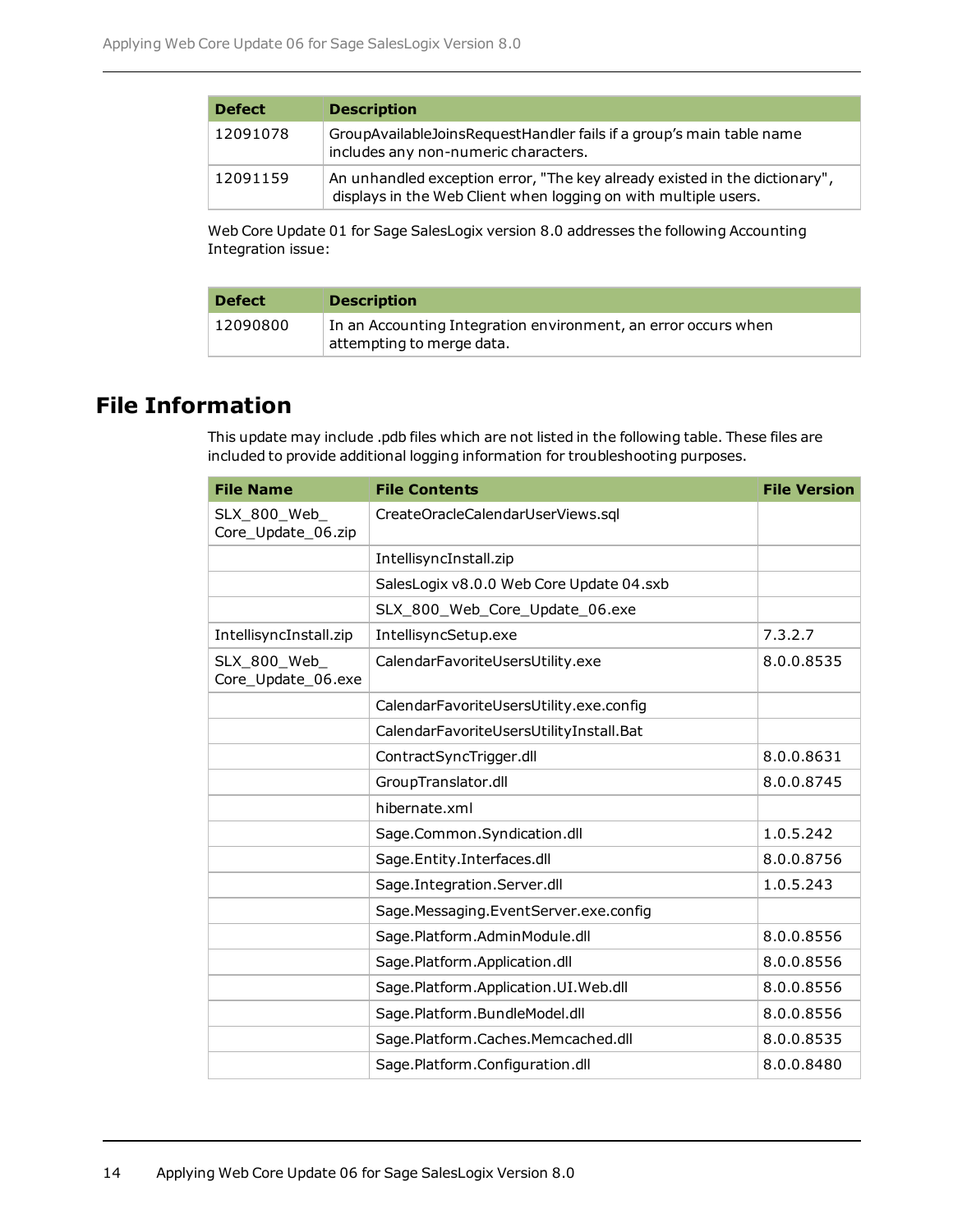| <b>File Name</b> | <b>File Contents</b>                               | <b>File Version</b> |
|------------------|----------------------------------------------------|---------------------|
|                  | Sage.Platform.Deployment. AdminModule.dll          | 8.0.0.8494          |
|                  | Sage.Platform.dll                                  | 8.0.0.8570          |
|                  | Sage.Platform.Expressions.dll                      | 8.0.0.8570          |
|                  | Sage.Platform.FileSystem.dll                       | 8.0.0.8535          |
|                  | Sage.Platform.FileSystem. UI.WinForms.dll          | 8.0.0.8535          |
|                  | Sage.Platform.IDEModule.dll                        | 8.0.0.8556          |
|                  | Sage.Platform.Mashups.dll                          | 8.0.0.8494          |
|                  | Sage.Platform.Projects.AdminModule.dll             | 8.0.0.8535          |
|                  | Sage.Platform.Projects.dll                         | 8.0.0.8556          |
|                  | Sage.Platform.QuickForms.Designer.dll              | 8.0.0.8556          |
|                  | Sage.Platform.QuickForms.dll                       | 8.0.0.8556          |
|                  | Sage.Platform.QuickForms.WebFormGen.dll            | 8.0.0.8535          |
|                  | Sage.Platform.Upgrade. AdminModule.dll             | 8.0.0.8535          |
|                  | Sage.Platform.VirtualFileSystem.dll                | 8.0.0.8556          |
|                  | Sage.Platform.WebPortal.Design.AdminModule.dll     | 8.0.0.8535          |
|                  | Sage.Platform.WebPortal.Design.dll                 | 8.0.0.8556          |
|                  | Sage.Platform.WebPortal.dll                        | 8.0.0.8556          |
|                  | Sage.Platform.Windows.Forms.dll                    | 8.0.0.8494          |
|                  | Sage.SalesLogix.Activity.dll                       | 8.0.0.8556          |
|                  | Sage.SalesLogix.Activity.Entities.dll              | 8.0.0.8756          |
|                  | Sage.SalesLogix.API.dll                            | 8.0.0.8556          |
|                  | Sage.SalesLogix.BundleModel.bundleactions.dll      | 8.0.0.8494          |
|                  | Sage.SalesLogix.BusinessRules.dll                  | 8.0.0.8572          |
|                  | Sage.SalesLogix.Client.Reports.dll                 | 8.0.0.8556          |
|                  | Sage.SalesLogix.ContractSync.Entities.dll          | 8.0.0.8756          |
|                  | Sage.SalesLogix.dll                                | 8.0.0.8556          |
|                  | Sage.SalesLogix.Entities.dll                       | 8.0.0.8756          |
|                  | Sage.SalesLogix .IntegrationContract.dll           | 8.0.0.8570          |
|                  | Sage.SalesLogix.IntegrationContract.SyncEngine.dll | 8.0.0.8556          |
|                  | Sage.SalesLogix.IntegrationContract.Utility.dll    | 8.0.0.8535          |
|                  | Sage.SalesLogix.PickLists.dll                      | 8.0.0.8535          |
|                  | Sage.SalesLogix.Plugins. AdminModule.dll           | 8.0.0.8535          |
|                  | Sage.SalesLogix.Plugins.dll                        | 8.0.0.8494          |
|                  | Sage.SalesLogix.SchemaSupport.dll                  | 8.0.0.8494          |
|                  | Sage.SalesLogix.Security.dll                       | 8.0.0.8535          |
|                  | Sage.SalesLogix.Security.Entities.dll              | 8.0.0.8756          |
|                  | Sage.SalesLogix. SyncEngineService.exe             | 8.0.0.8556          |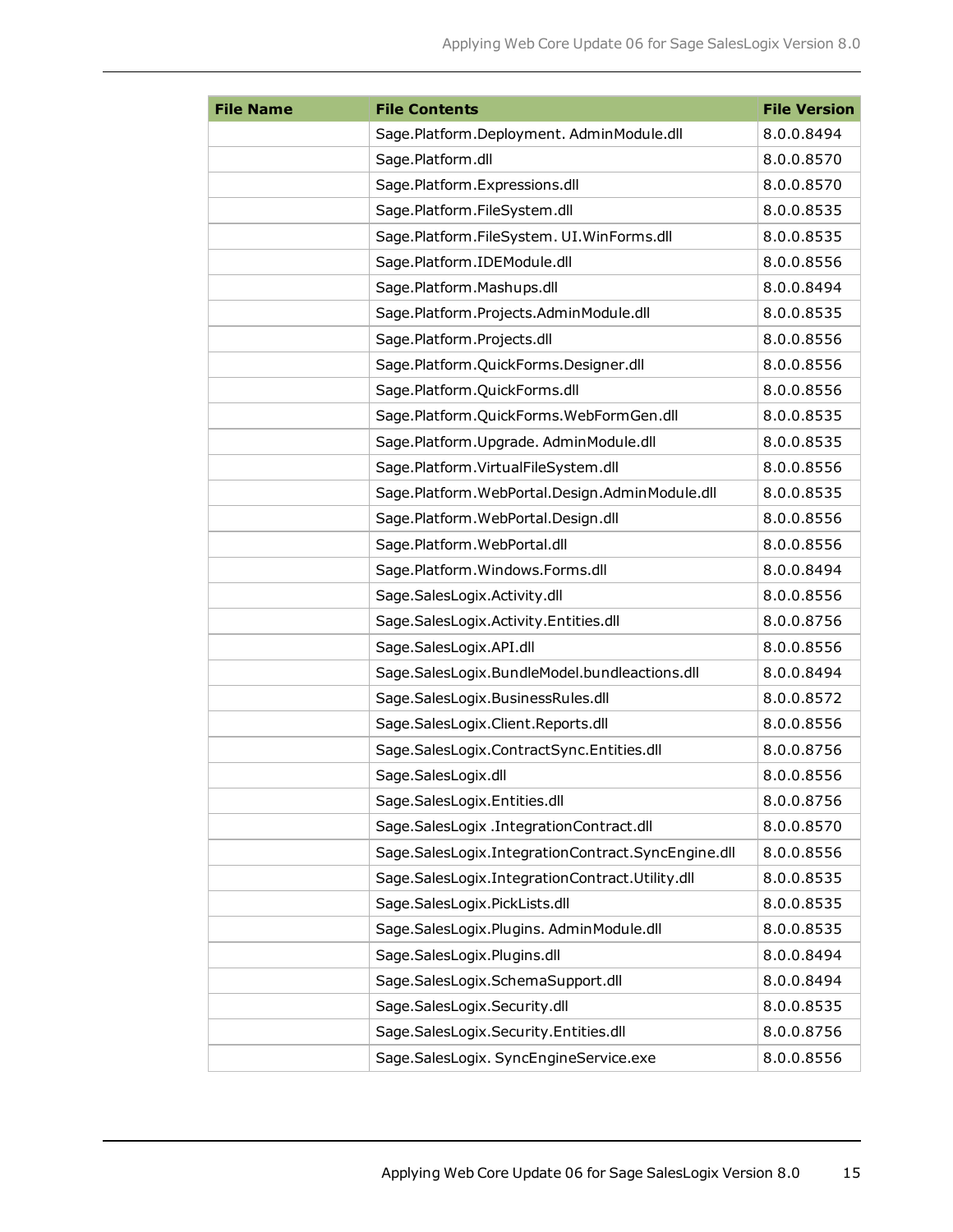| <b>File Name</b>                         | <b>File Contents</b>                                                                        | <b>File Version</b> |
|------------------------------------------|---------------------------------------------------------------------------------------------|---------------------|
|                                          | Sage.SalesLogix. SyncEngineService.exe.config                                               |                     |
|                                          | Sage.SalesLogix.System.dll                                                                  | 8.0.0.8535          |
|                                          | Sage.SalesLogix.Web.AdminModule.dll                                                         | 8.0.0.8494          |
|                                          | Sage.SalesLogix.Web.Controls.dll                                                            | 8.0.0.8556          |
|                                          | Sage.SalesLogix.Web.dll                                                                     | 8.0.0.8570          |
|                                          | Sage.SalesLogix.Web.Reporting.AdminModule.dll                                               | 8.0.0.8494          |
|                                          | Sage.Scheduling.dll                                                                         | 8.0.0.8494          |
|                                          | Sage.Scheduling.Server.exe                                                                  | 8.0.0.8535          |
|                                          | Sage. Web. SiteRegistration.dll                                                             | 8.0.0.8494          |
|                                          | SLXRoleSecurityCore04.xml_                                                                  |                     |
|                                          | SLX v8.0.0 VFS Web Core Update 06.zip                                                       |                     |
| SLX v8.0.0 VFS Web<br>Core Update 06.zip | $A11y$ .js                                                                                  |                     |
|                                          | Activity.js                                                                                 |                     |
|                                          | ActivityCalendar.js                                                                         |                     |
|                                          | ActivityEditor.js                                                                           |                     |
|                                          | ActivityScheduler.js                                                                        |                     |
|                                          | AddressEdit.html                                                                            |                     |
|                                          | AllOpenDetailSummary.html                                                                   |                     |
|                                          | AppIdMapping.APPIDMAPPING.entity.xml                                                        |                     |
|                                          | AppIdMapping.OAuthProvider.<br>2d8e4a1285684a628429be118b69dd3f.relationship.<br>xml        |                     |
|                                          | AppIdMapping.SyncResult.<br>9f00d8b721df4afdac8ccf0e8bfe37ea.relationship.xml               |                     |
|                                          | AppIdMapping.SyncResult.<br>fca5d54aa5874381a81422d12017866d.relationship.<br>xml           |                     |
|                                          | AppIdMapping.User.<br>6a7fefe1cd1341838ed19c8091777de7                                      |                     |
|                                          | .relationship.xml                                                                           |                     |
|                                          | AppIdMapping.UserIntegrationMap.<br>623fd3d198d142f78ef2bf13b880734e                        |                     |
|                                          | .relationship.xml                                                                           |                     |
|                                          | AppIdMapping.UserIntegrationsView.<br>1ea8a94e410f40bab2e2f19564daefd3.relationship.x<br>ml |                     |
|                                          | AttachmentPropertiesEditForm.js                                                             |                     |
|                                          | BaseSDataStore.js                                                                           |                     |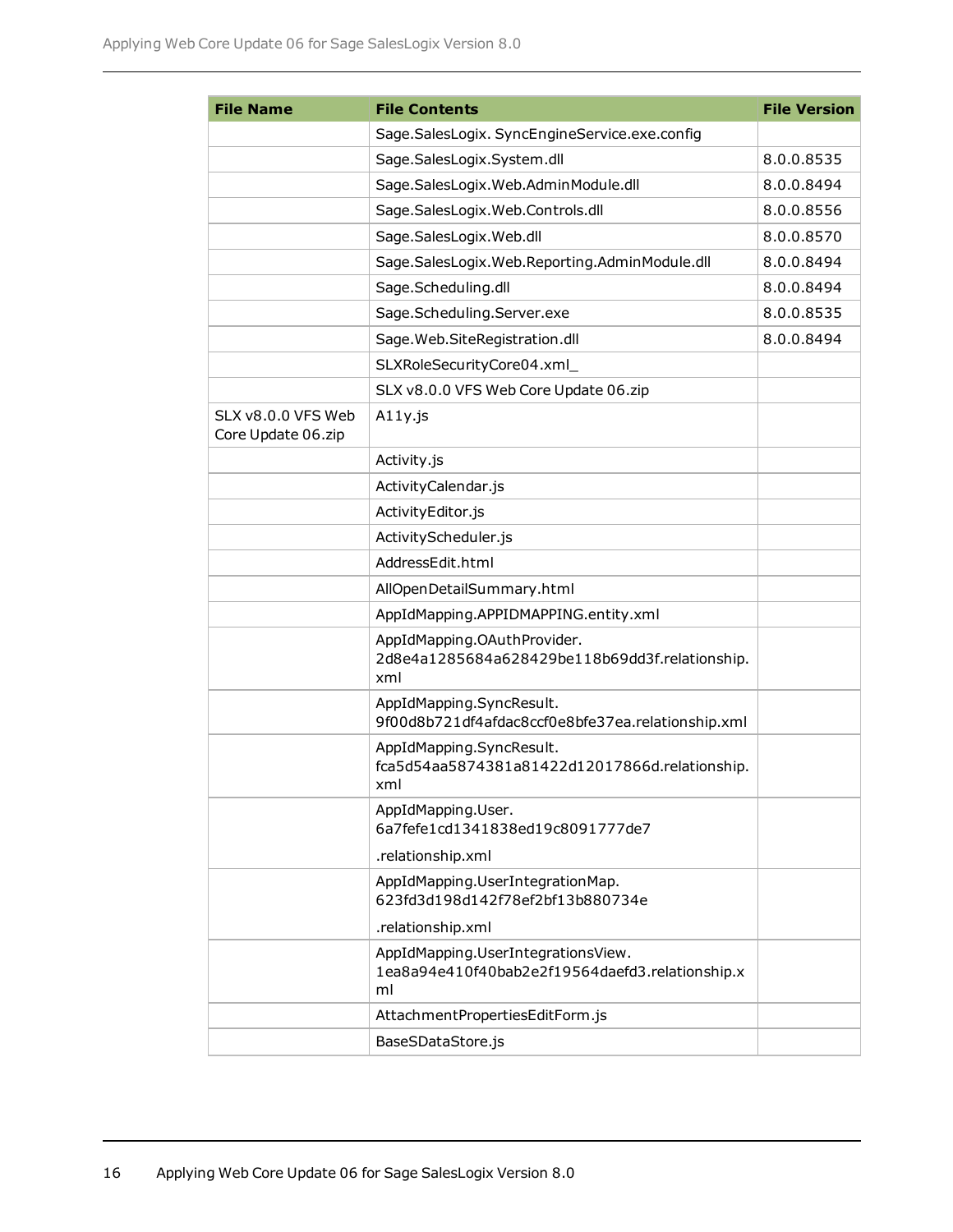| <b>File Name</b> | <b>File Contents</b>                                                 | <b>File Version</b> |
|------------------|----------------------------------------------------------------------|---------------------|
|                  | bundleData.xml                                                       |                     |
|                  | CalendarFavoriteUsersView.<br>CALENDARFAVORITEUSERSVIEW.entity.xml   |                     |
|                  | CalendarUsersListPane.js                                             |                     |
|                  | CheckBoxFilter.js                                                    |                     |
|                  | ClientBindingManagerService.js                                       |                     |
|                  | CommonTasksTasklet.ascx.cs                                           |                     |
|                  | Contact.ContactSyncTarget.<br>e7a9d2d9dafc427c8719580eed049893.      |                     |
|                  | relationship.xml                                                     |                     |
|                  | ContactSyncTarget.AppIdMapping.<br>9ee12bad4f6e42e39079cd6dedfd4f08. |                     |
|                  | relationship.xml                                                     |                     |
|                  | ContactSyncTarget.CONTACTSYNCTARGET.entity.xml                       |                     |
|                  | ContactSyncTarget.User.<br>390a98dc59334d49bf0dd026fd4ec508.         |                     |
|                  | relationship.xml                                                     |                     |
|                  | CopyToClipboard.js                                                   |                     |
|                  | Currency.js                                                          |                     |
|                  | CustomSetting.CUSTOMSETTINGS.entity.xml                              |                     |
|                  | DashboardPage.js                                                     |                     |
|                  | DateTimePicker.js                                                    |                     |
|                  | Default-hibernate-xml.configuration.codetemplate.xml                 |                     |
|                  | dojox.js                                                             |                     |
|                  | dojox.js.uncompressed.js                                             |                     |
|                  | dynamicInterceptors.xml                                              |                     |
|                  | EditableGrid.js                                                      |                     |
|                  | EditCalendarUsers.html                                               |                     |
|                  | EditCalendarUsers.js                                                 |                     |
|                  | EditEventEditor.js                                                   |                     |
|                  | EditFilterItems.js                                                   |                     |
|                  | EditFilters.js                                                       |                     |
|                  | Email.js                                                             |                     |
|                  | ErrorHandler.js                                                      |                     |
|                  | ExcelExport.js                                                       |                     |
|                  | FallbackFilePicker.js                                                |                     |
|                  | File.js                                                              |                     |
|                  | FilterManager.js                                                     |                     |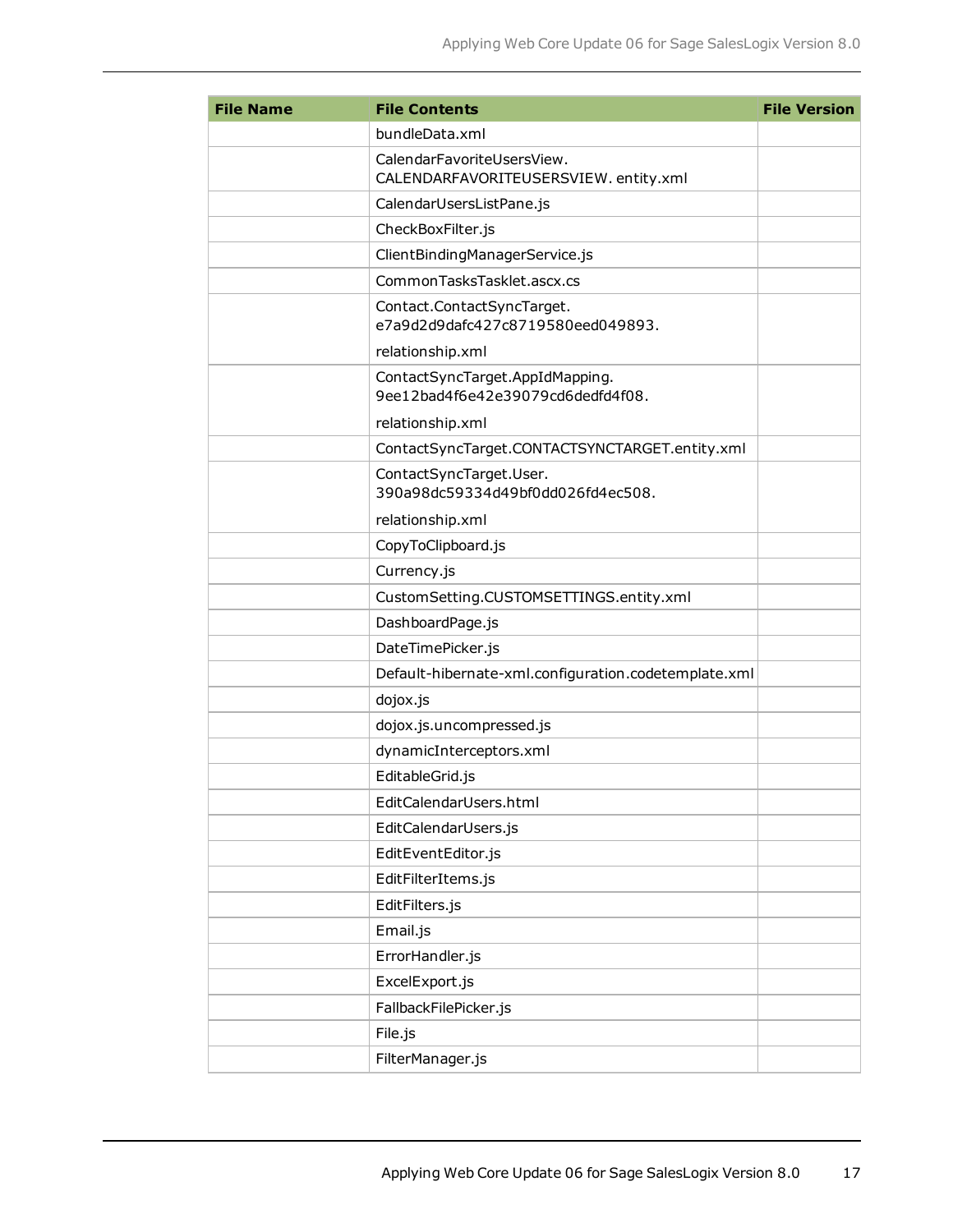| <b>File Name</b> | <b>File Contents</b>                                                   | <b>File Version</b> |
|------------------|------------------------------------------------------------------------|---------------------|
|                  | FilterPanel.js                                                         |                     |
|                  | GridMenuItem.js                                                        |                     |
|                  | GroupContextService.js                                                 |                     |
|                  | GroupListConfigurationProvider.js                                      |                     |
|                  | GroupListTasklet.js                                                    |                     |
|                  | GroupLookup.js                                                         |                     |
|                  | GroupsTitlePaneConfigProvider.js                                       |                     |
|                  | GroupTabPane.js                                                        |                     |
|                  | HistoryEditor.js                                                       |                     |
|                  | Integration.AppIdMapping.<br>15260719947a4fb4985b042b06106a82.         |                     |
|                  | relationship.xml                                                       |                     |
|                  | Integration.INTEGRATION.entity.xml                                     |                     |
|                  | Integration.IntegrationResource.<br>13ed822bc13d4654ba6ac8a596e7c3b8.  |                     |
|                  | relationship.xml                                                       |                     |
|                  | Integration.SyncJob.<br>c4583b1efcaf4d4989287db0cf390688.              |                     |
|                  | relationship.xml                                                       |                     |
|                  | Integration.UserIntegrationMap.<br>10eb9bdd345e40dbb7af75827f69a9ec.   |                     |
|                  | relationship.xml                                                       |                     |
|                  | Integration.UserIntegrationsView.<br>772d0f1d8c464908aa9a6b18c6683175. |                     |
|                  | relationship.xml                                                       |                     |
|                  | IntegrationResource.                                                   |                     |
|                  | INTEGRATIONRESOURCE.entity.xml                                         |                     |
|                  | layout.css                                                             |                     |
|                  | ListPanel.js                                                           |                     |
|                  | LookupFilter.js                                                        |                     |
|                  | main.js                                                                |                     |
|                  | manifest.xml                                                           |                     |
|                  | MultiSelectPickList.js                                                 |                     |
|                  | NavBarPane.js                                                          |                     |
|                  | NotesHistoryList.js                                                    |                     |
|                  | NumberTextBox.js                                                       |                     |
|                  | Numeric.js                                                             |                     |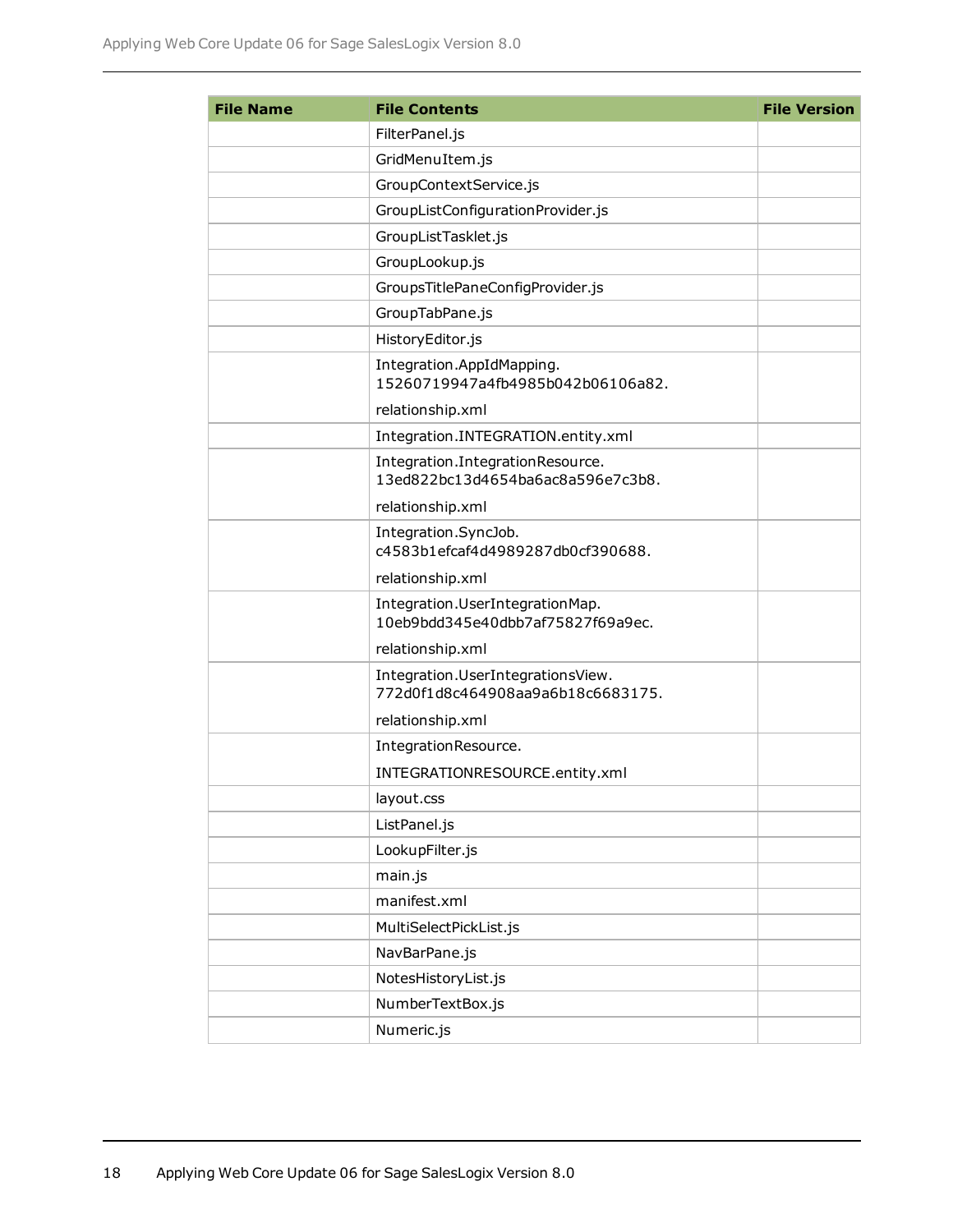| <b>File Name</b> | <b>File Contents</b>                                                   | <b>File Version</b> |
|------------------|------------------------------------------------------------------------|---------------------|
|                  | OAuthProvider.Integration.<br>ecd33230640949b5b576d7e2fcfca84e.        |                     |
|                  | relationship.xml                                                       |                     |
|                  | OAuthProvider.OAUTHPROVIDER.entity.xml                                 |                     |
|                  | OAuthProvider.OAuthProviderScope.<br>f725f179d2404872adb85d186c66ddf0. |                     |
|                  | relationship.xml                                                       |                     |
|                  | OAuthProvider.UserOAuthToken.<br>ee58c9867e784aefaa9723c3190d9449.     |                     |
|                  | relationship.xml                                                       |                     |
|                  | OAuthProviderScope.OAUTHPROVIDERSCOPE.                                 |                     |
|                  | entity.xml                                                             |                     |
|                  | OnAfterDelete.method.xml                                               |                     |
|                  | OnAfterInsert.method.xml                                               |                     |
|                  | OnAfterUpdate.method.xml                                               |                     |
|                  | OnBeforeDelete.method.xml                                              |                     |
|                  | OnBeforeInsert.method.xml                                              |                     |
|                  | OnBeforeUpdate.method.xml                                              |                     |
|                  | OnCreate.method.xml                                                    |                     |
|                  | Owner.CustomSetting.<br>fe55b3abc09044dd80c2a5c8995473f3.              |                     |
|                  | relationship.xml                                                       |                     |
|                  | PastDueListPanelConfig.js                                              |                     |
|                  | PickList.js                                                            |                     |
|                  | QBTreeStoreModel.js                                                    |                     |
|                  | QueryBuilderMain.ascx                                                  |                     |
|                  | quickform.css                                                          |                     |
|                  | RecurringEditor.js                                                     |                     |
|                  | Sage.Common.Syndication.dll                                            | 1.0.5.242           |
|                  | Sage.Integration.Server.dll                                            | 1.0.5.243           |
|                  | Sage.Integration.Web.dll                                               | 1.0.5.246           |
|                  | Sage.js                                                                |                     |
|                  | Sage.js.uncompressed.js                                                |                     |
|                  | Sage.Platform.Application.dll                                          | 8.0.0.8556          |
|                  | Sage.Platform.Application.UI.Web.dll                                   | 8.0.0.8556          |
|                  | Sage.Platform.BundleModel.dll                                          | 8.0.0.8496          |
|                  | Sage.Platform.Caches.Memcached.dll                                     | 8.0.0.8535          |
|                  | Sage.Platform.Configuration.dll                                        | 8.0.0.8480          |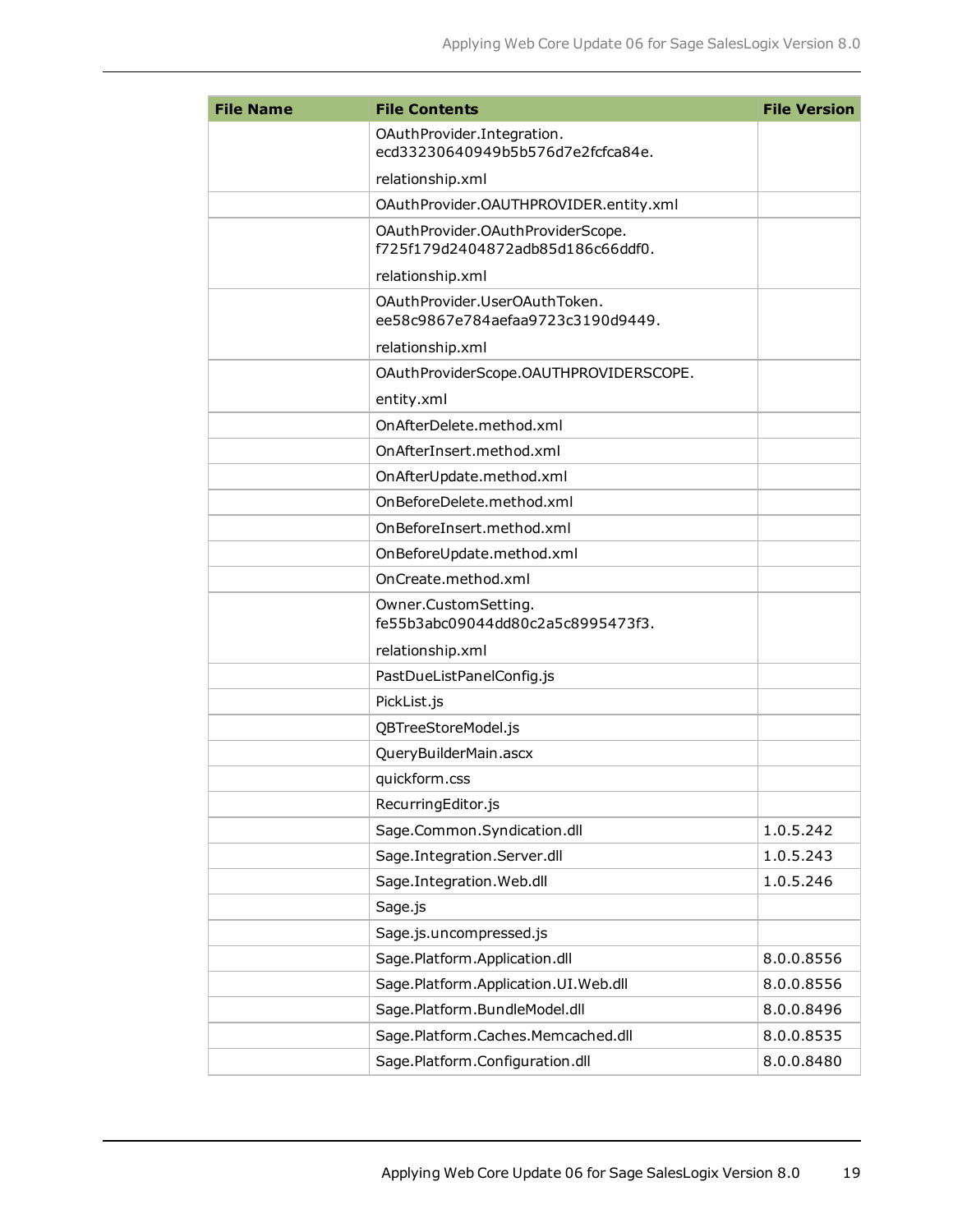| <b>File Name</b> | <b>File Contents</b>                               | <b>File Version</b> |
|------------------|----------------------------------------------------|---------------------|
|                  | Sage.Platform.dll                                  | 8.0.0.8570          |
|                  | Sage.Platform.Expressions.dll                      | 8.0.0.8570          |
|                  | Sage.Platform.FileSystem.dll                       | 8.0.0.8535          |
|                  | Sage.Platform.Mashups.dll                          | 8.0.0.8494          |
|                  | Sage.Platform.Projects.dll                         | 8.0.0.8556          |
|                  | Sage.Platform.QuickForms.dll                       | 8.0.0.8556          |
|                  | Sage.Platform.QuickForms.WebFormGen.dll            | 8.0.0.8535          |
|                  | Sage.Platform.SDataServices.dll                    | 8.0.0.8494          |
|                  | Sage.Platform.VirtualFileSystem.dll                | 8.0.0.8556          |
|                  | Sage.Platform.WebPortal.Design.dll                 | 8.0.0.8556          |
|                  | Sage.Platform.WebPortal.dll                        | 8.0.0.8556          |
|                  | Sage.SalesLogix.Activity.dll                       | 8.0.0.8556          |
|                  | Sage.SalesLogix.Activity.resources.dll             | 8.0.0.8494          |
|                  | Sage.SalesLogix.API.dll                            | 8.0.0.8556          |
|                  | Sage.SalesLogix.BusinessRules.dll                  | 8.0.0.8572          |
|                  | Sage.SalesLogix.Client.GroupBuilder.dll            | 8.0.0.8572          |
|                  | Sage.SalesLogix.Client.IntegrationContract.        | 8.0.0.8556          |
|                  | Modules.dll                                        |                     |
|                  | Sage.SalesLogix.Client.MailMerge.dll               | 8.0.0.8535          |
|                  | Sage.SalesLogix.Client.Reports.dll                 | 8.0.0.8556          |
|                  | Sage.SalesLogix.dll                                | 8.0.0.8556          |
|                  | Sage.SalesLogix.GlobalCrmContractAdapter.dll       | 8.0.0.8556          |
|                  | Sage.SalesLogix.IntegrationContract.dll            | 8.0.0.8570          |
|                  | Sage.SalesLogix.IntegrationContract.SyncEngine.dll | 8.0.0.8556          |
|                  | Sage.SalesLogix.IntegrationContract.Utility.dll    | 8.0.0.8535          |
|                  | Sage.SalesLogix.Intellisync.Entity.dll             | 8.0.0.8494          |
|                  | Sage.SalesLogix.Picklists.dll                      | 8.0.0.8535          |
|                  | Sage.SalesLogix.Plugins.dll                        | 8.0.0.8494          |
|                  | Sage.SalesLogix.SchemaSupport.dll                  | 8.0.0.8494          |
|                  | Sage.SalesLogix.SDataSyncEngine.dll                | 8.0.0.8556          |
|                  | Sage.SalesLogix.Security.dll                       | 8.0.0.8535          |
|                  | Sage.SalesLogix.Services.Integration.dll           | 8.0.0.8556          |
|                  | Sage.SalesLogix.Services.PotentialMatch.dll        | 8.0.0.8556          |
|                  | Sage.SalesLogix.Services.SpeedSearch.dll           | 8.0.0.8556          |
|                  | Sage.SalesLogix.System.dll                         | 8.0.0.8535          |
|                  | Sage.SalesLogix.SystemAdapter.dll                  | 8.0.0.8572          |
|                  | Sage.SalesLogix.Web.Controls.dll                   | 8.0.0.8556          |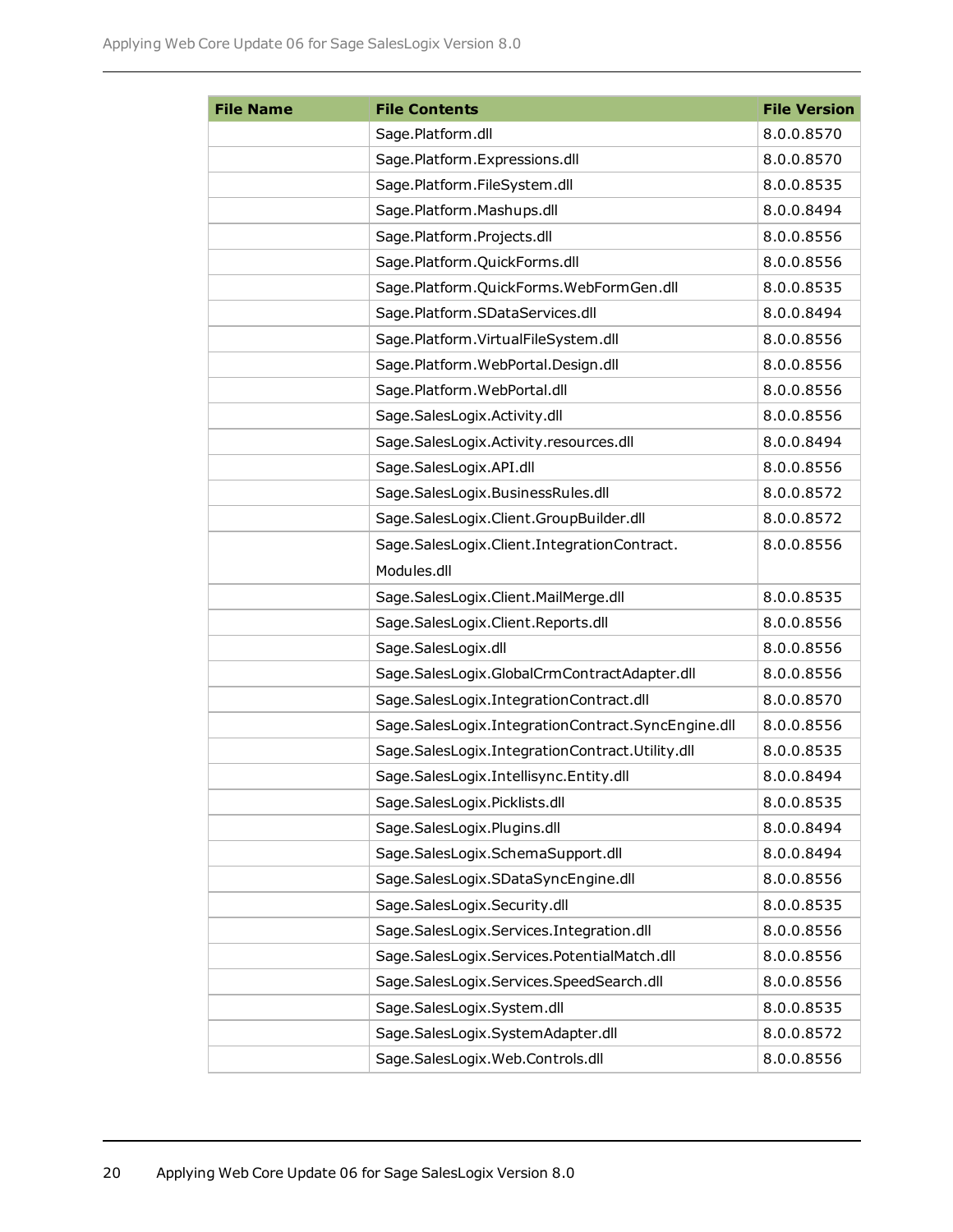| <b>File Name</b> | <b>File Contents</b>                                        | <b>File Version</b> |
|------------------|-------------------------------------------------------------|---------------------|
|                  | Sage.SalesLogix.Web.dll                                     | 8.0.0.8570          |
|                  | Sage.Scheduling.dll                                         | 8.0.0.8494          |
|                  | Sage_de.js                                                  |                     |
|                  | Sage_en.js                                                  |                     |
|                  | Sage_en-gb.js                                               |                     |
|                  | Sage_fr.js                                                  |                     |
|                  | Sage_it.js                                                  |                     |
|                  | Sage_ru.js                                                  |                     |
|                  | Sage-Combined.js                                            |                     |
|                  | sage-platform.js                                            |                     |
|                  | sage-platform-debug.js                                      |                     |
|                  | sage-platform-integrationcontractservice.js                 |                     |
|                  | sage-platform-tabworkspace.js                               |                     |
|                  | ScheduleCompleteActivity.js                                 |                     |
|                  | SDataLookup.js                                              |                     |
|                  | SDataStore.js                                               |                     |
|                  | SDataSummaryViewDataManager.js                              |                     |
|                  | SearchMenuItem.js                                           |                     |
|                  | SetUserIntegrationMapEnabledState.method.xml                |                     |
|                  | SingleSelectPickList.html                                   |                     |
|                  | SingleSelectPickList.js                                     |                     |
|                  | SlxLink.js                                                  |                     |
|                  | SyncJob.SYNCJOB.entity.xml                                  |                     |
|                  | SyncJob.SyncResult.<br>494e8233762943bc9575c9ad35571589.    |                     |
|                  | relationship.xml                                            |                     |
|                  | SyncResult.SYNCRESULT.entity.xml                            |                     |
|                  | SyncResult.User.<br>36eecf1ff94548428a6383d7b3157303.       |                     |
|                  | relationship.xml                                            |                     |
|                  | SyncStatus.SyncResult.<br>ad2fa53805a948b0aab4006e57289b86. |                     |
|                  | relationship.xml                                            |                     |
|                  | SyncStatus.SYNCSTATUS.entity.xml                            |                     |
|                  | Text.js                                                     |                     |
|                  | TimelessActivitiesPane.js                                   |                     |
|                  | timeline-all.js                                             |                     |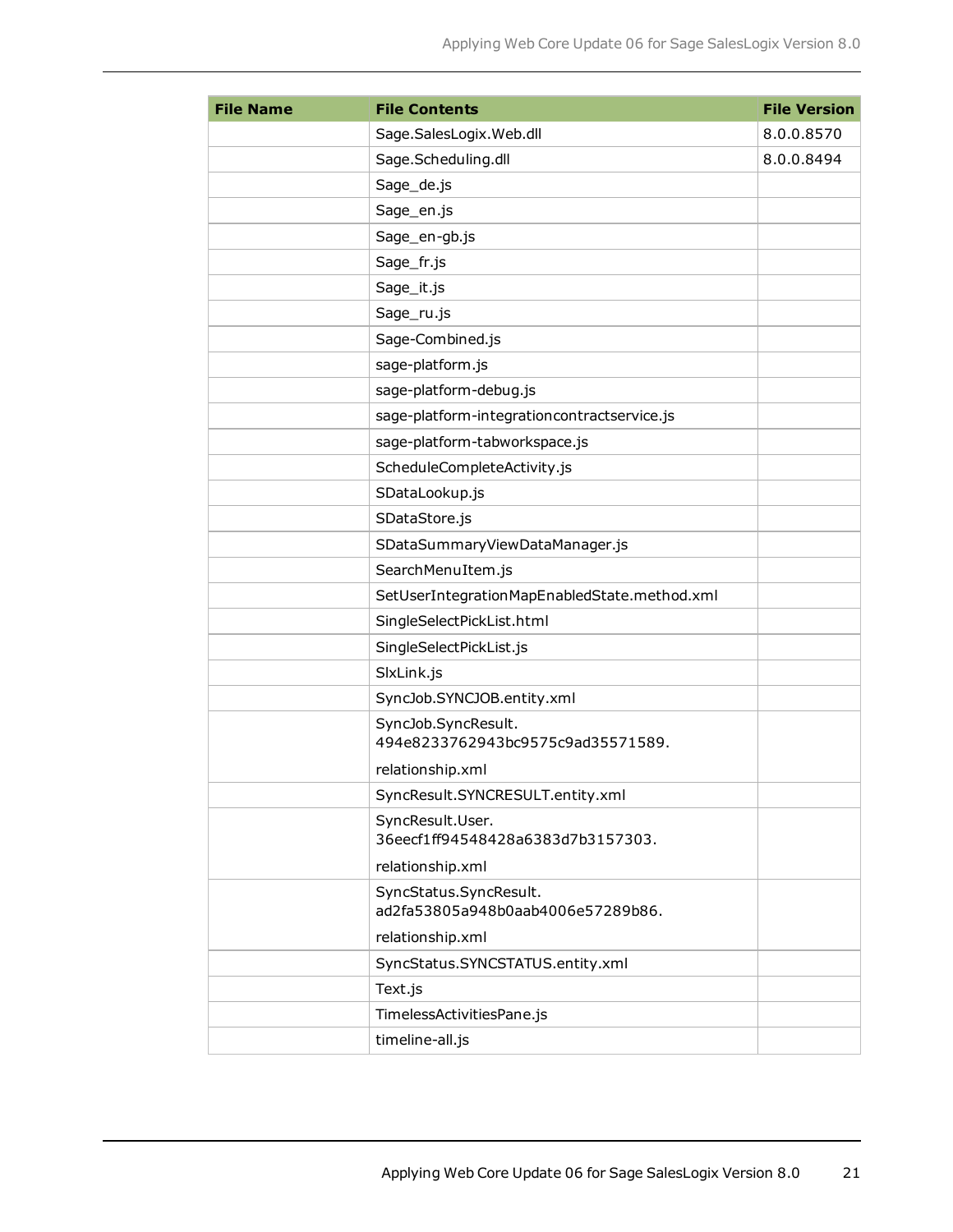| <b>File Name</b>  | <b>File Contents</b>                                                            | <b>File Version</b> |
|-------------------|---------------------------------------------------------------------------------|---------------------|
|                   | timeline-all-min.js                                                             |                     |
|                   | timeline-bundle.js                                                              |                     |
|                   | TitleContentPane.js                                                             |                     |
|                   | UpdateUserCalendarFavorites. method.xml                                         |                     |
|                   | URL.js                                                                          |                     |
|                   | User.UserIntegrationMap.<br>4abc6661e01d41d0ba225eaf564ff25a.                   |                     |
|                   | relationship.xml                                                                |                     |
|                   | User.UserIntegrationsView.<br>3907aee9e4f24eaa8fade0f38b2fc8cc.relationship.xml |                     |
|                   | UserActivityDetailSummary.html                                                  |                     |
|                   | UserCalendarFavorite.USERCALENDARFAVORITE.<br>entity.xml                        |                     |
|                   | UserIntegrationMap.USERINTEGRATIONMAP.                                          |                     |
|                   | entity.xml                                                                      |                     |
|                   | Userintegrationsview.USERINTEGRATIONSVIEW.<br>entity.xml                        |                     |
|                   | UserOAuthToken.AppIdMapping.<br>1235bd4697954c1c85cb14736c16615f.               |                     |
|                   | relationship.xml                                                                |                     |
|                   | UserOAuthToken.User.<br>9adf65b6c8614dc0b8a1c9f7a183f78f.                       |                     |
|                   | relationship.xml                                                                |                     |
|                   | UserOAuthToken.USER_OAUTHTOKEN.entity.xml                                       |                     |
|                   | Utility.js                                                                      |                     |
| SalesLogix v8.0.0 | Creates the following views:                                                    |                     |
| Web Core Update   | CALENDARHISTORYSYNCVIEW                                                         |                     |
| 04.sxb            | CALENDARSYNCVIEW                                                                |                     |
|                   | <b>LEADSYNCVIEW</b>                                                             |                     |
|                   | <b>SYNCSTATUS</b>                                                               |                     |
|                   | <b>TASKSYNCVIEW</b>                                                             |                     |
|                   | <b>USERINTEGRATIONSVIEW</b>                                                     |                     |
|                   | Drops and creates the following views:                                          |                     |
|                   | ACTIVITYRESOURCEVIEW                                                            |                     |
|                   | CALENDARFAVORITEUSERSVIEW                                                       |                     |
|                   | CONTACTSYNCVIEW                                                                 |                     |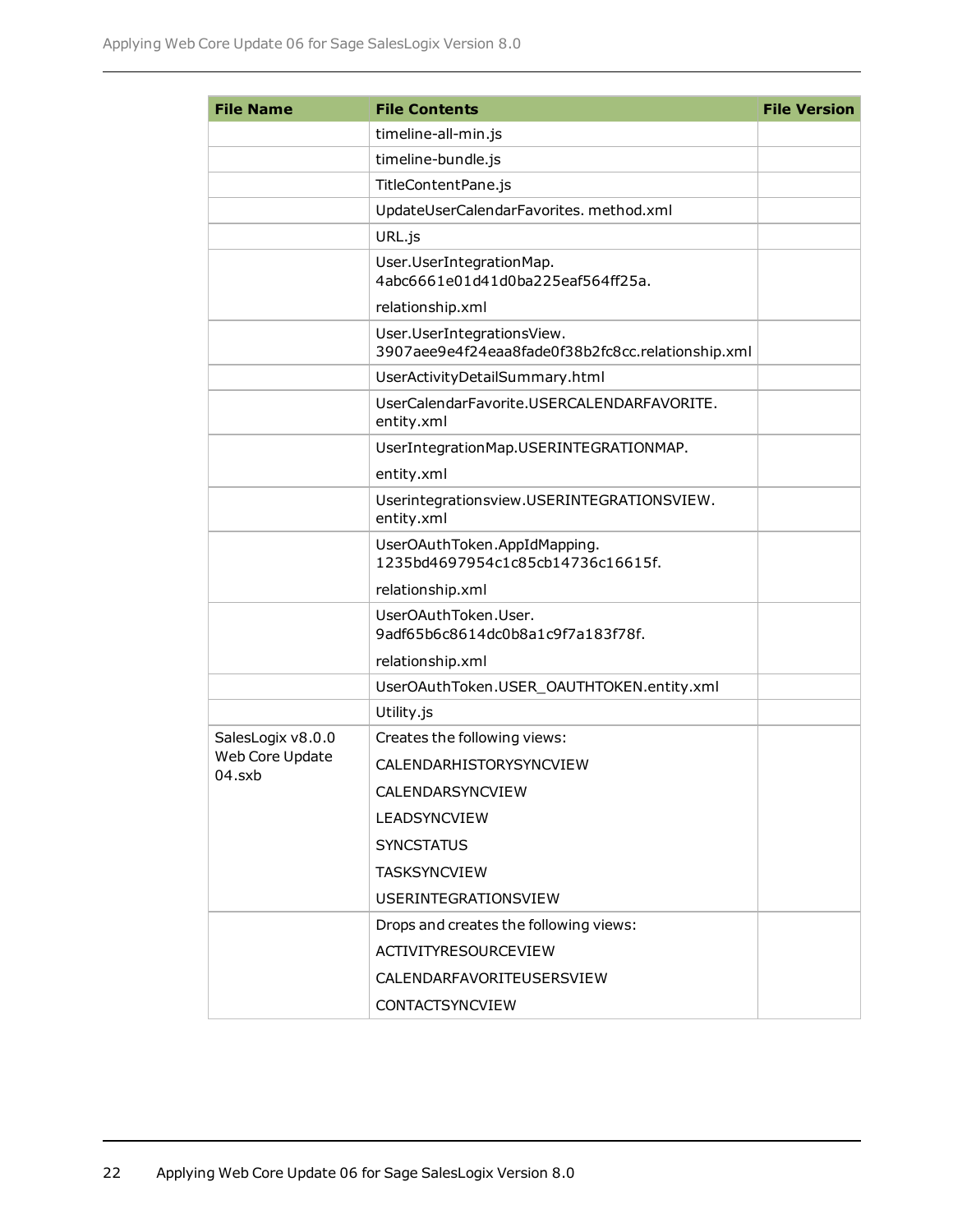| <b>File Name</b> | <b>File Contents</b>                             | <b>File Version</b> |
|------------------|--------------------------------------------------|---------------------|
|                  | Creates the following tables:                    |                     |
|                  | CONTACTSYNCTARGET [Structure, Indices]           |                     |
|                  | INTEGRATION [Structure, Indices, Data]           |                     |
|                  | INTEGRATIONRESOURCE [Structure, Indices, Data]   |                     |
|                  | LEADSYNCTARGET [Structure, Indices]              |                     |
|                  | OAUTHPROVIDER [Structure, Indices]               |                     |
|                  | OAUTHPROVIDERSCOPE [Structure, Indices]          |                     |
|                  | USER_OAUTHTOKEN [Structure, Indices]             |                     |
|                  | USERCALENDARFAVORITE table                       |                     |
|                  | USERINTEGRATIONMAP [Structure, Indices]          |                     |
|                  | Creates the following fields:                    |                     |
|                  | [ACTIVITY: APPID CHAR(12) NULL]                  |                     |
|                  | [ACTIVITY: GLOBALSYNCID VARCHAR(36) NULL]        |                     |
|                  | [ACTIVITY: TICK INTEGER NULL]                    |                     |
|                  | [APPIDMAPPING: INTEGRATIONID CHAR(12) NULL]      |                     |
|                  | [APPIDMAPPING:ISUSERENDPOINT VARCHAR(1)<br>NULL] |                     |
|                  | [APPIDMAPPING:OAUTHPROVIDERID CHAR(12) NULL]     |                     |
|                  | [APPIDMAPPING:USERID CHAR(12) NULL]              |                     |
|                  | [HISTORY: APPID CHAR(12) NULL]                   |                     |
|                  | [HISTORY: GLOBALSYNCID VARCHAR(36) NULL]         |                     |
|                  | [HISTORY: TICK INTEGER NULL]                     |                     |
|                  | [LEAD: APPID CHAR(12) NULL]                      |                     |
|                  | [LEAD: GLOBALSYNCID VARCHAR(36) NULL]            |                     |
|                  | [LEAD:TICK INTEGER NULL]                         |                     |
|                  | [LEAD_ADDRESS:APPID CHAR(12) NULL]               |                     |
|                  | [LEAD_ADDRESS:GLOBALSYNCID VARCHAR(36)<br>NULL]  |                     |
|                  | [LEAD_ADDRESS:TICK INTEGER NULL]                 |                     |
|                  | [SYNCJOB: INTEGRATIONID CHAR(12) NULL]           |                     |
|                  | [SYNCJOB:STATUS VARCHAR(64) NULL]                |                     |
|                  | [SYNCRESULT: ENTITYID CHAR(12) NULL]             |                     |
|                  | [SYNCRESULT: ENTITYTYPE VARCHAR(64) NULL]        |                     |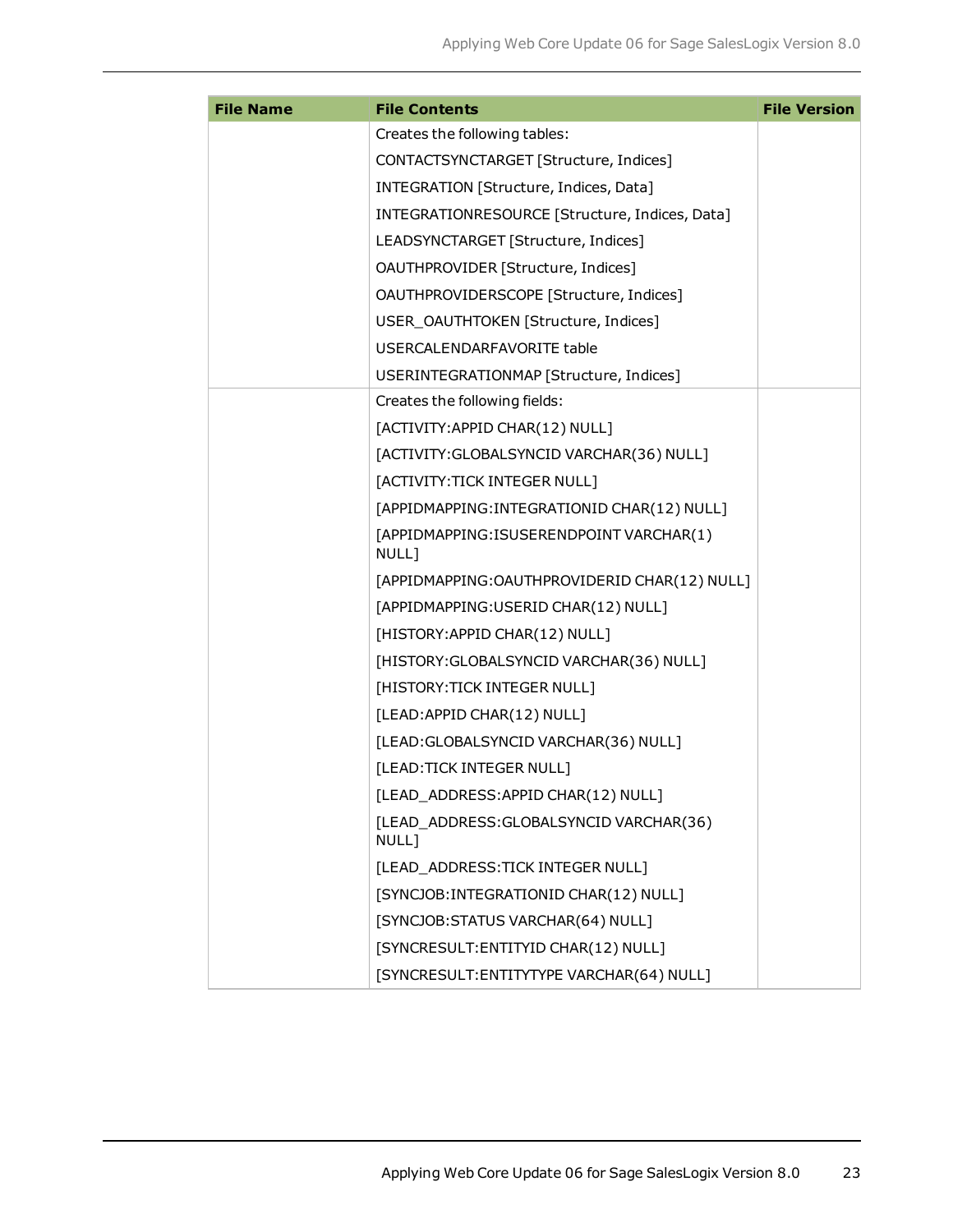| <b>File Name</b> | <b>File Contents</b>                                      | <b>File Version</b> |
|------------------|-----------------------------------------------------------|---------------------|
|                  | Creates the following fields (cont.):                     |                     |
|                  | [SYNCRESULT: ENTITYVALUE VARCHAR(128) NULL]               |                     |
|                  | [SYNCRESULT:JOBID CHAR(12) NULL]                          |                     |
|                  | [SYNCRESULT:SECCODEID CHAR(12) NULL]                      |                     |
|                  | [SYNCRESULT:SYNCEDFROMID CHAR(12) NULL]                   |                     |
|                  | [SYNCRESULT:USERID CHAR(12) NULL]                         |                     |
|                  | [USER_ACTIVITY:APPID VARCHAR(12) NULL]                    |                     |
|                  | [USER_ACTIVITY: GLOBALSYNCID VARCHAR(36)<br>NULL]         |                     |
|                  | [USER_ACTIVITY:TICK INTEGER NULL]                         |                     |
|                  | Inserts the following picklists:                          |                     |
|                  | Country                                                   |                     |
|                  | <b>Integration Auth Type</b>                              |                     |
|                  | <b>Integration Link Type</b>                              |                     |
|                  | <b>Integration OAuth Version</b>                          |                     |
|                  | <b>Integration Sync Direction</b>                         |                     |
|                  | <b>Integration Sync Method</b>                            |                     |
|                  | Inserts the following records into CUSTOMSETTINGS:        |                     |
|                  | [QDEMOA000F2I]                                            |                     |
|                  | [QDEMOA000F2J]                                            |                     |
|                  | [QDEMOA000F2K]                                            |                     |
|                  | Inserts the following records into OAUTHPROVIDER:         |                     |
|                  | [QDEMOA00994U]                                            |                     |
|                  | [QDEMOA00994S]                                            |                     |
|                  | Inserts the following records into<br>OAUTHPROVIDERSCOPE: |                     |
|                  | [QDEMOA000EV7]                                            |                     |
|                  | [QDEMOA000EV8]                                            |                     |
|                  | [QDEMOA000EV9]                                            |                     |
|                  | [QDEMOA000EWX]                                            |                     |
|                  | Inserts the following records into SLXTRIGGERS:           |                     |
|                  | [QDEMOA000EV6]                                            |                     |
|                  | [QQF8AA0004WE]                                            |                     |
|                  | [QQF8AA0004WZ]                                            |                     |
|                  | [QDEMOA000003]                                            |                     |
|                  | [QQF8AA0004WX]                                            |                     |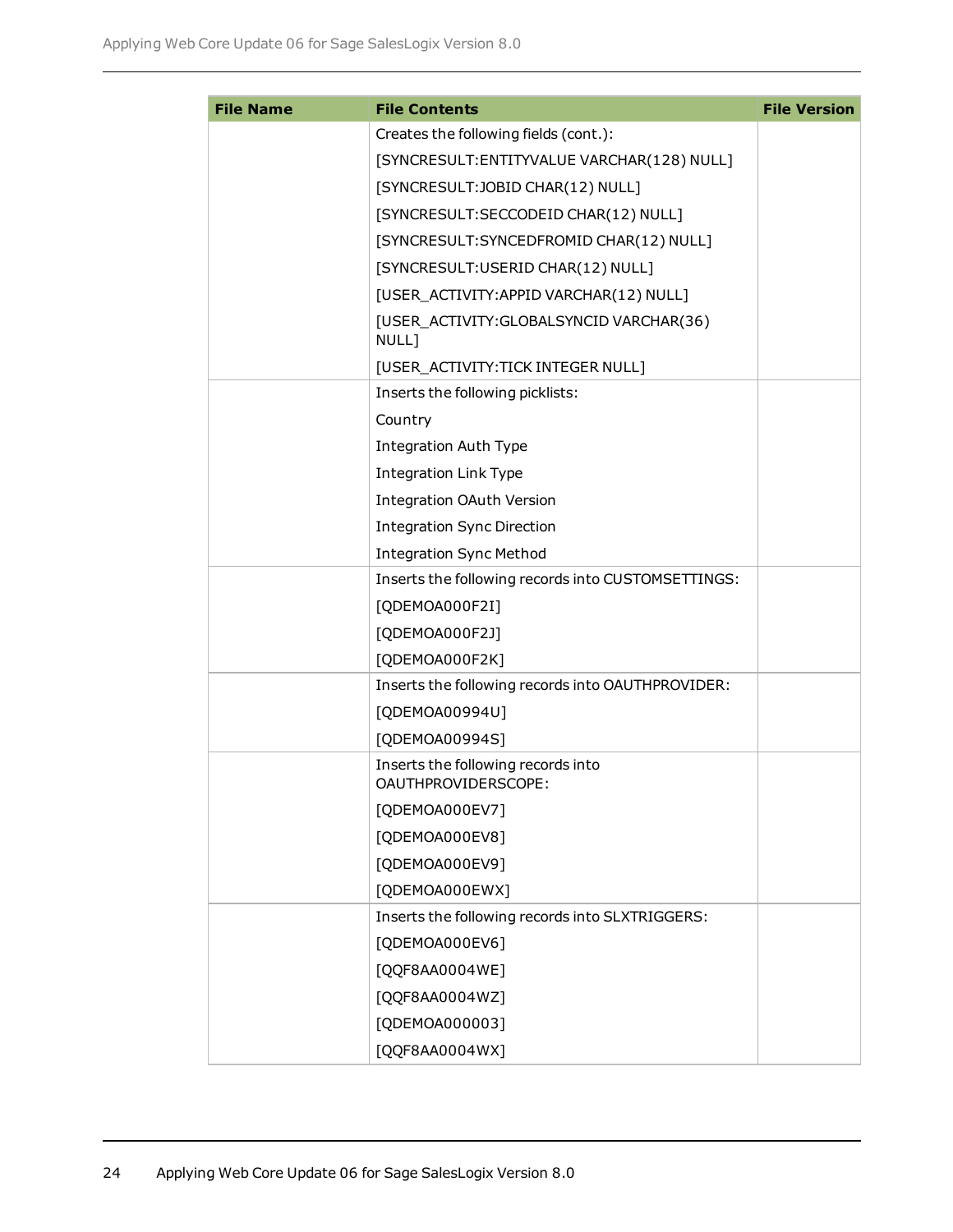| <b>File Name</b> | <b>File Contents</b>                                                         | <b>File Version</b> |
|------------------|------------------------------------------------------------------------------|---------------------|
|                  | Inserts the following Plugins:                                               |                     |
|                  | (Groups, ACO ACCOUNT: Promoted Accounts)                                     |                     |
|                  | (Groups INTEGRATION: All Integrations)                                       |                     |
|                  | (Groups OAUTHPROVIDER: All Providers)                                        |                     |
|                  | (Groups SYNCJOB:AllSyncJobs)                                                 |                     |
|                  | (Groups USERSECURITY: Integrations)                                          |                     |
|                  | (Groups SYNCRESULT:AllSyncResults)                                           |                     |
|                  | (Groups SYNCRESULT: Latest Sync Results)                                     |                     |
|                  | (Groups SYNCRESULT:My History)                                               |                     |
|                  | (Groups SYNCRESULT:Today)                                                    |                     |
|                  | Executes SOL:                                                                |                     |
|                  | Update APPIDMAPPING Set ISUSERENDPOINT = 'F'<br>Where ISUSERENDPOINT Is Null |                     |

## **Applying the Update**

This Web Core Update affects the following portals:

- Process Host
- SData
- Sage SalesLogix Web Client
- Sage SalesLogix Offline Web Client
- Customer Portal
- Intellisync
- SLXJobService

Install this Update to all computers with the following components installed:

- Application Architect
- Remote Office
- Sage SalesLogix Offline Web Client
- Web Host

Install the SalesLogix v8.0.0 Web Core Update 04.sxb bundle using the Sage SalesLogix Administrator.

Install the SLX v8.0.0 VFS Web Core Update 06.zip bundle using the Application Architect, and then build and deploy your Web site(s).

Before installing the SalesLogix v8.0.0 Web Core Update 04.sxb bundle, review the files included in the update. Back up any customized files that may be affected, or back up the whole project if there are many files. Then, apply the update bundle in one of the following ways: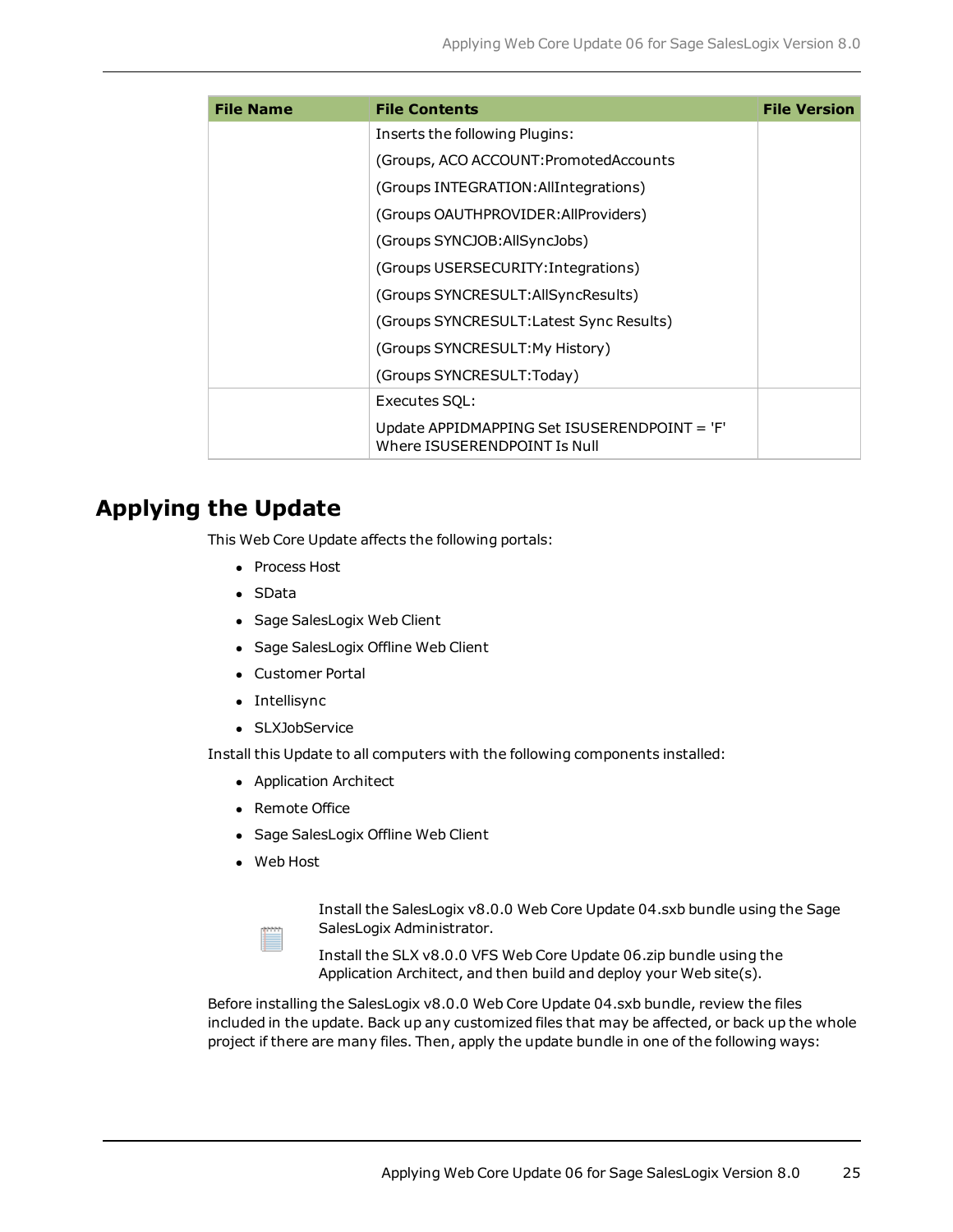- Manually merge the update items with the customized items.
- Apply the bundle (overwriting all existing items), and then manually merge the customized items.

#### **To begin the install**

- 1. Close all Sage SalesLogix applications on the computer to which you are applying the Update.
- 2. Extract the contents of the **SLX\_800\_Web\_Core\_Update\_06.zip** file to a temporary folder.
- 3. Navigate to the folder where you extracted the Update files and double-click **SLX\_800\_ Web\_Core\_Update\_06.exe**.
- 4. On the **SalesLogix v8.0.0 Web Core Update 06** screen do the following:
	- a. Select the **Extract and Install the Sage SalesLogix Update** option. The Update files, including the VFS bundle, are extracted to the location you specify. The files are not removed once the installation is complete. Selecting the other option prevents the VFS bundle from being available after the patch is installed, because the files are then deleted.
	- b. Click **Change** to select the location where you want to store the update files.

There is a folder path character limitation that requires the path where you save or copy bundles that are created in the Application Architect to be 57 characters or less (including the drive name).

- 5. Click **Next**.
- 6. On the **Welcome** screen, click **Install** to install the patch.
- 7. If prompted to reboot, click **OK** to allow the reboot.
- 8. On the **Completed** screen, click **Finish**.

#### **Installing the Bundle Using the Sage SalesLogix Administrator**

Use the Sage SalesLogix Administrator to install the SalesLogix v8.0.0 Web Core Update 04 bundle.

Before installing the update bundle, create a bundle of all customized plugins in your database. Sage SalesLogix does not overwrite your customized plugins. However, this bundle can be used as a backup of your customizations.

#### **To install the bundle**

- 1. Open the **Administrator**.
- 2. On the **Navigation Bar**, click **Bundles**.
- 3. Click **Install**.
- 4. Navigate to the folder where you extracted the Update files and double-click the bundle named **SalesLogix v8.0.0 Web Core Update 04**.
- 5. After the bundle is loaded, the **Choose Actions to Install** dialog box appears. View the plugins to be installed with this release, and then click **OK**.
- 6. During installation, click **Yes** or **Yes to All** on any confirmation message boxes for overwriting system plugins.
- 7. In the **Choose Teams** dialog box, select the teams to which you want to release plugins, and then click **OK**.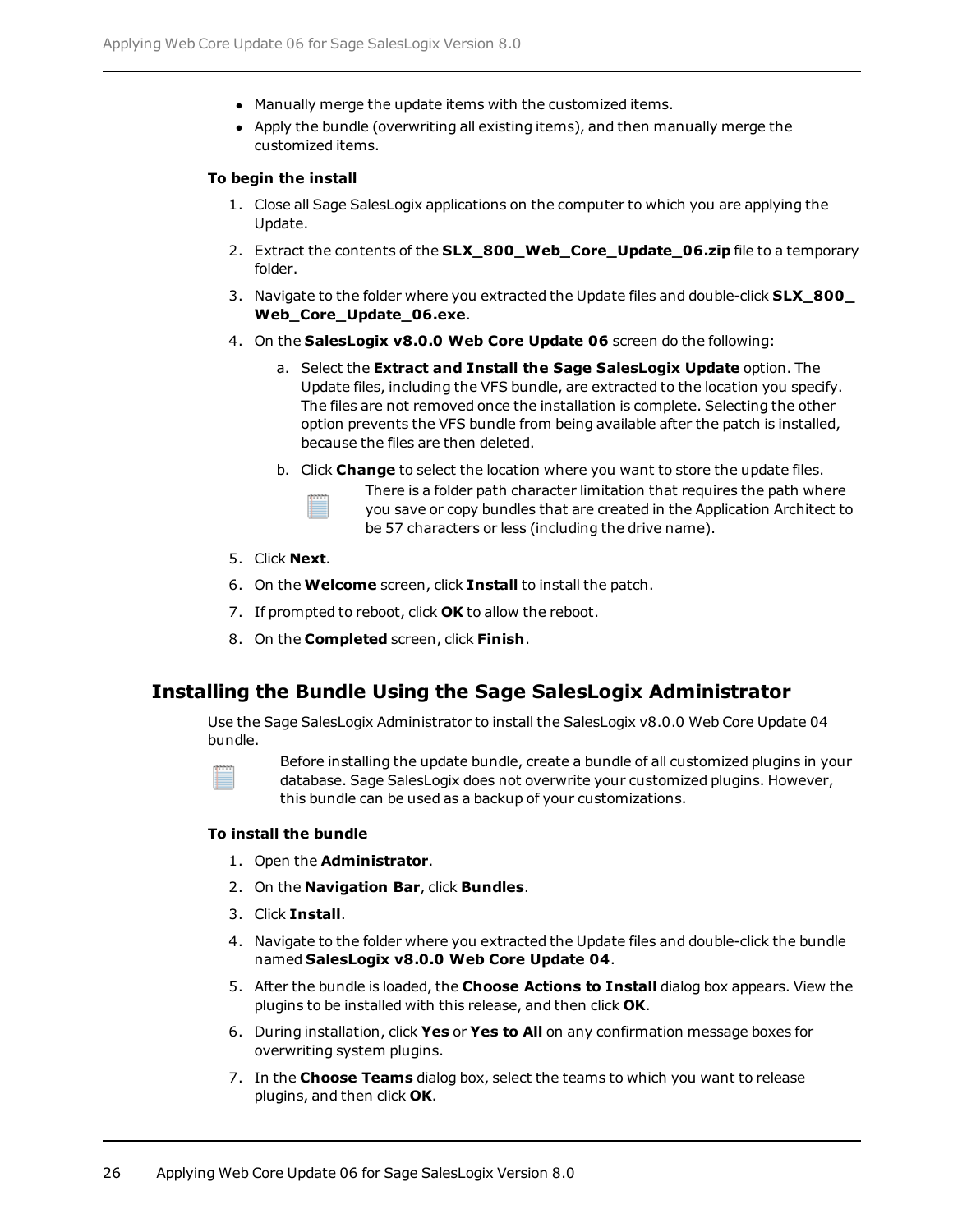#### **Running the CreateOracleCalendarUserViews Script**

These steps are only required for Oracle databases.

If your installation already includes Web Core Update 03 for Sage SalesLogix v8.0, and you ran the CreateOracleCalendarUserViews script during that installation, you do not need to run the script again.

The CreateOracleCalendarUserViews.sql script creates new views to address a Calendar view change. Running this script allows you to create the necessary Sage SalesLogix views without extra permissions for the sysdba user.

Saleslogix recommends having an experienced Oracle database administrator (DBA) to properly administer, tune, and maintain the Sage SalesLogix database, especially in a UNIX environment. The Sage SalesLogix Planning Guide provides a discussion of the Oracle database platform and implementation considerations.

#### **To add**

- 1. Open Oracle SQL \*Plus Worksheet or SQL Developer.
- 2. In the **Login Information** dialog box:
	- a. In the **Username** box, type **sys**.
	- b. In the **Password** box, type the corresponding system password.
	- c. In the **Service** box, type the name of the database instance.
	- d. Verify that **Connect As is** set to **sysdba**.
	- e. Click **OK**.
- 3. On the **File** menu, click **Open**.
- 4. Browse to the folder where you extracted the Update files and select the **CreateOracleCalendarUserViews.sql** script.
- 5. To load the script into the Query section, click **Open**.
- 6. To run the script, click **Execute**.

#### **Running the Calendar View Batch File**

To apply the Calendar view changes, you must run the CalendarFavoriteUsersUtilityInstall.bat file.

If your installation already includes Web Core Update 03 for Sage SalesLogix v8.0, and you ran the Calendar View Batch Files during that installation, you do not need to run the batch file again.

#### **To run the batch file**

- 1. Browse to the SalesLogix directory on the Web Host server.
- 2. Right-click the **CalendarFavoriteUsersUtilityInstall.bat** file and select **Edit** to edit the file in a text editor such as Notepad.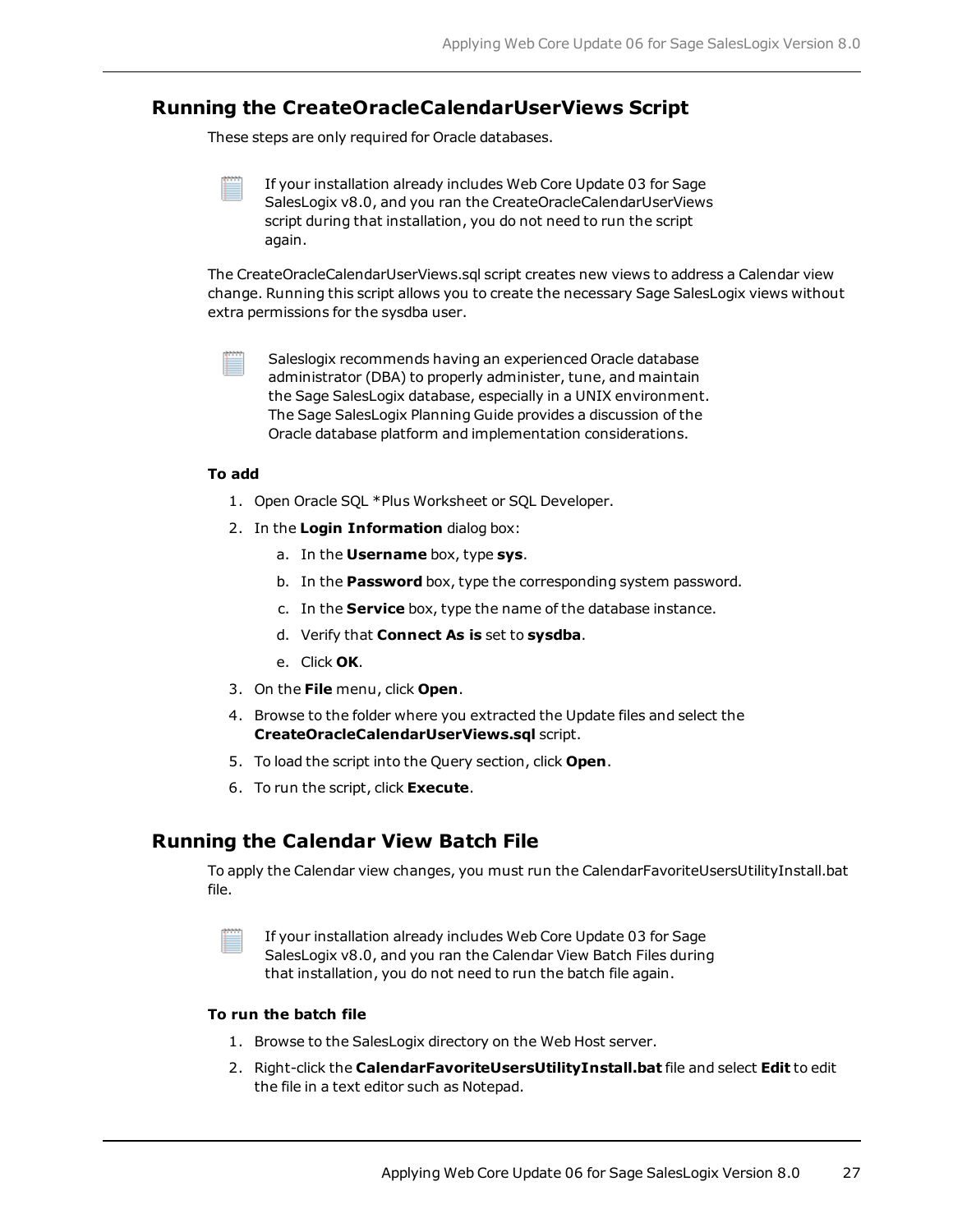- 3. Make the following changes to the CalendarFavUsersInstall.bat file:
	- a. Change **SLXServer** to the SalesLogix Server name.
	- b. Change the **Alias** to the SalesLogix database name.
	- c. After **/Password:**, replace **<password>** with the SalesLogix Admin user's password. The password must be within the double quotes. If the password is blank, then

change <password> to "'".

- 4. Save the batch file changes.
- 5. Open a command window and run the **CalendarFavoriteUsersUtilityInstall.bat**.

#### **Deleting the MergeConfiguration.xml File**

If you customized this file, record your customizations before deleting them.

New configurations have been added to the MergeConfiguration file. You must delete and recreate the file to see the updates. The file is rebuilt when you convert a lead in the Web Client. After you recreate the file, you can add your customizations.

#### **To delete**

- 1. In the **Application Architect**, open the **Virtual File System Explorer**.
- 2. In the tree view expand **Configuration** and expand **Global**.
- 3. If necessary, save the MergeConfiguration.xml file to another location or record any customizations to the file.
- 4. Delete the file.

#### **Installing the VFS Bundle**

Install the SLX v8.0.0 VFS Web Core Update 06.zip bundle using the Sage SalesLogix Application Architect.

#### **To install the bundle**

- 1. Ensure you have **Write** permissions to the bundle installation folder. Check permissions on the Security tab on the folder properties.
- 2. Open the **Application Architect**.
- 3. In the **Project Explorer**, right-click the project, and then click **Install Bundle**.
- 4. Navigate to the folder where you extracted the Update files, click **SLX v8.0.0 VFS Web Core Update 06.zip**, and then click **Open**.
- 5. On the **Select Bundle** screen, click **Next**.
- 6. On the **Select Items** screen, ensure the **Portals** option is selected.
- 7. Click **Next**, and then click **Finish**.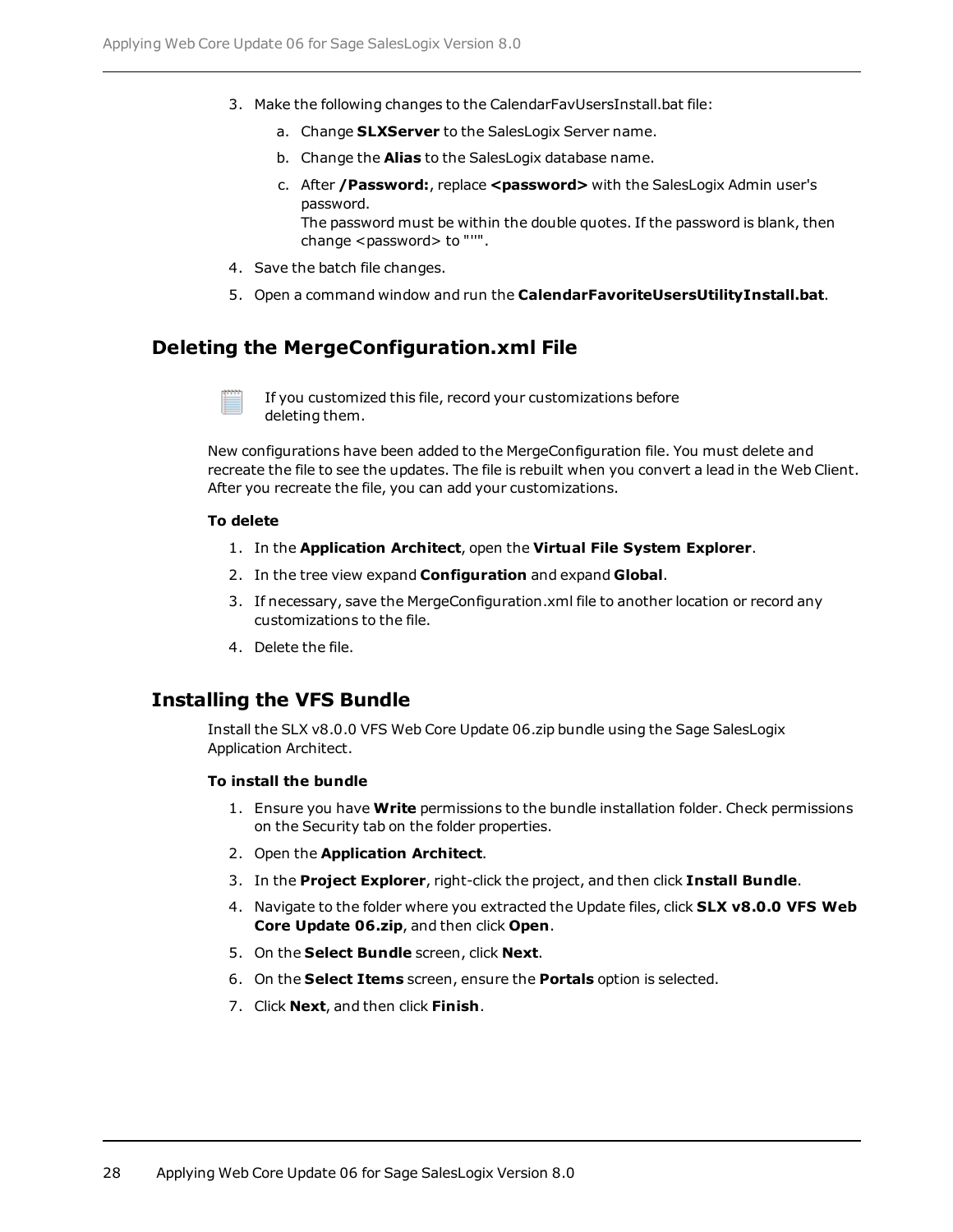### **Building and Deploying the Web Changes**

To make your changes available, you must build and deploy the Web portal(s).

#### **To build and deploy**

- 1. In the **Project Explorer**, click the project.
- 2. Press and hold the **CTRL** key, and then on the **Build** menu, click **Build Web Platform**. All the files in the entire assembly for the current project are compiled. Status for the build is displayed in the Output Window at the bottom of the screen.
- 3. When the build is complete, on the **View** menu, click **Deployment Explorer**.
- 4. Expand **Deployments**.
- 5. Double-click the portal to deploy.
- 6. Under **Deployment Targets**, right-click the target portal, and click **Deploy Portal**. View the status of the deployment in the Output window.
	- By default, the Sage SalesLogix Web Client portal is set to deploy to the localhost, but you can change these settings to fit your environment.
	- Changes will not be visible to the Offline Web Client and/or Web remote Office until after the next Sync cycle.
- 7. Repeat steps 1-6 for each of the affected portals.

## **Installing and Distributing Intellisync for SalesLogix on Web Client Computers**

8.0 Web Core Update 02 included a new Intellisync for SalesLogix Client. If you previously installed Intellisync for 8.0 Web Core Update 02, it is not necessary to re-install Intellisync.

If you have not previously installed 8.0 Web Core Update 02 and have Web Client users running Intellisync for SalesLogix, each Web Client user must install the Intellisync for SalesLogix application in order to get the latest updates.

Ensure the SlxIntellisync portal is deployed to offline Remote users and Remote Offices before installation.

#### **To install**

- 1. Log on to the computer where you deployed the Intellisync for SalesLogix portal. Typically this is the Administrative Workstation or Web Host computer.
- 2. Browse to the folder where you deployed the SlxIntellisync portal. You can verify the server name and base directory in the Application Architect Intellisync Portal Target Settings (for IIS and Remote Offices).
- 3. In the portal deployment folder (the folder identified in step 2), create a new folder named **Downloads**.
- 4. Navigate to the folder where you extracted the update files.